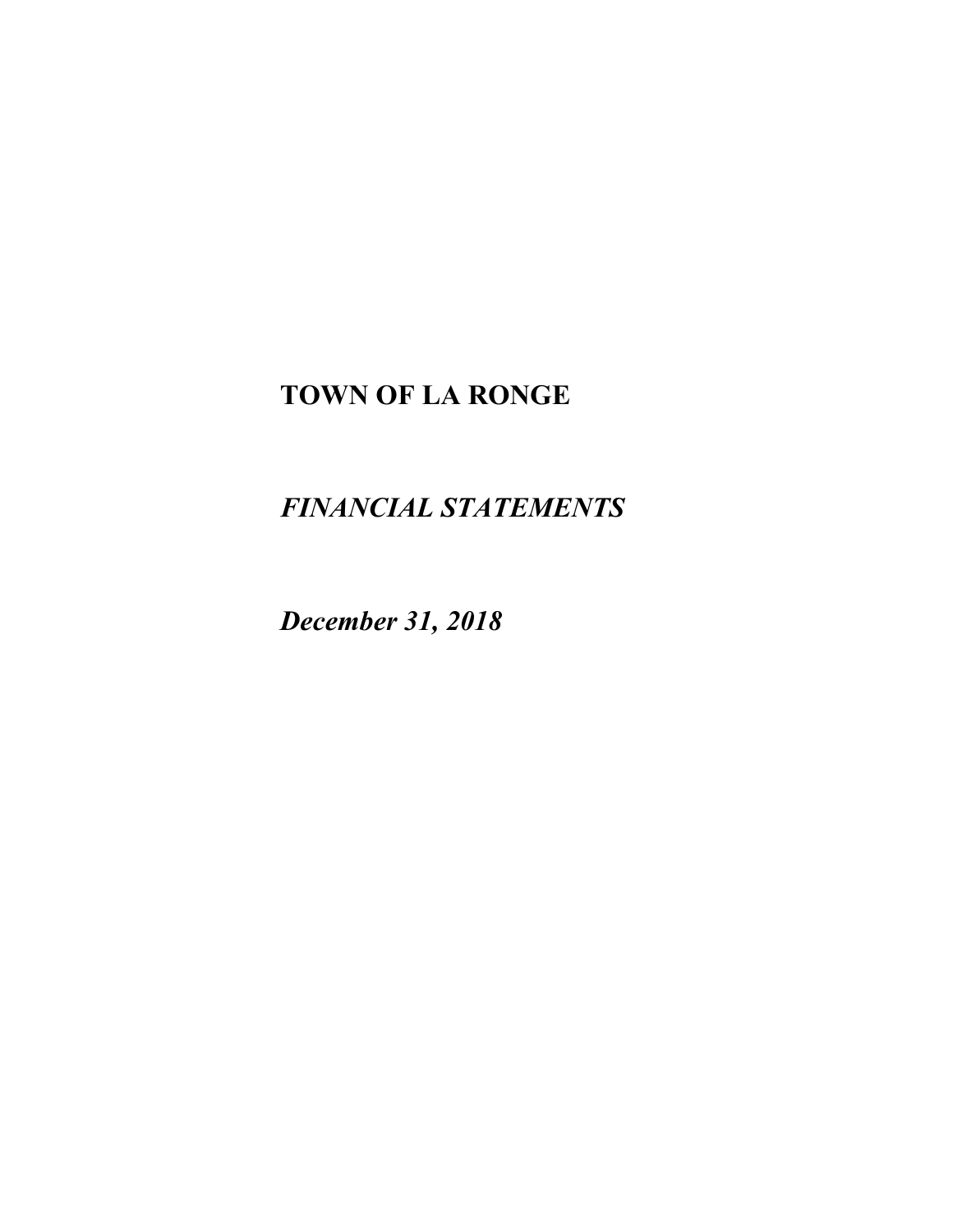Deloitte LLP 767, 801 15th Street East Prince Albert, SK S6V 0C7 Canada

Tel: (306) 763-7411 Fax: (306) 763-0191 www.deloitte.ca

# Deloitte.

## **INDEPENDENT AUDITOR'S REPORT**

To Mayor and Council of The Town of La Ronge

#### **Report on the Audit of the Financial Statements Opinion**

We have audited the financial statements of the Town of La Ronge (the "Town"), which comprise the consolidated statement of financial position as at December 31, 2018, and the consolidated statements of operations and annual surplus, change in net financial assets and cash flow for the year then ended, and notes to the financial statements, including a summary of significant accounting policies (collectively referred to as the "financial statements").

In our opinion, the accompanying financial statements present fairly, in all material respects, the consolidated financial position of the Town as at December 31, 2018, and the results of its consolidated operations, changes in consolidated net financial assets, and its consolidated cash flows for the year then ended in accordance with Canadian public sector accounting standards ("PSAS").

#### **Basis for Opinion**

We conducted our audit in accordance with Canadian generally accepted auditing standards ("Canadian GAAS"). Our responsibilities under those standards are further described in the *Auditor's Responsibilities for the Audit of the Financial Statements* section of our report. We are independent of the Town in accordance with the ethical requirements that are relevant to our audit of the financial statements in Canada, and we have fulfilled our other ethical responsibilities in accordance with these requirements. We believe that the audit evidence we have obtained is sufficient and appropriate to provide a basis for our opinion.

#### **Responsibilities of Management and Those Charged with Governance for the Financial Statements**

Management is responsible for the preparation and fair presentation of the financial statements in accordance with PSAS, and for such internal control as management determines is necessary to enable the preparation of financial statements that are free from material misstatement, whether due to fraud or error.

In preparing the financial statements, management is responsible for assessing the Town's ability to continue as a going concern, disclosing, as applicable, matters related to going concern and using the going concern basis of accounting unless management either intends to liquidate the Town or to cease operations, or has no realistic alternative but to do so.

Those charged with governance are responsible for overseeing the Town's financial reporting process.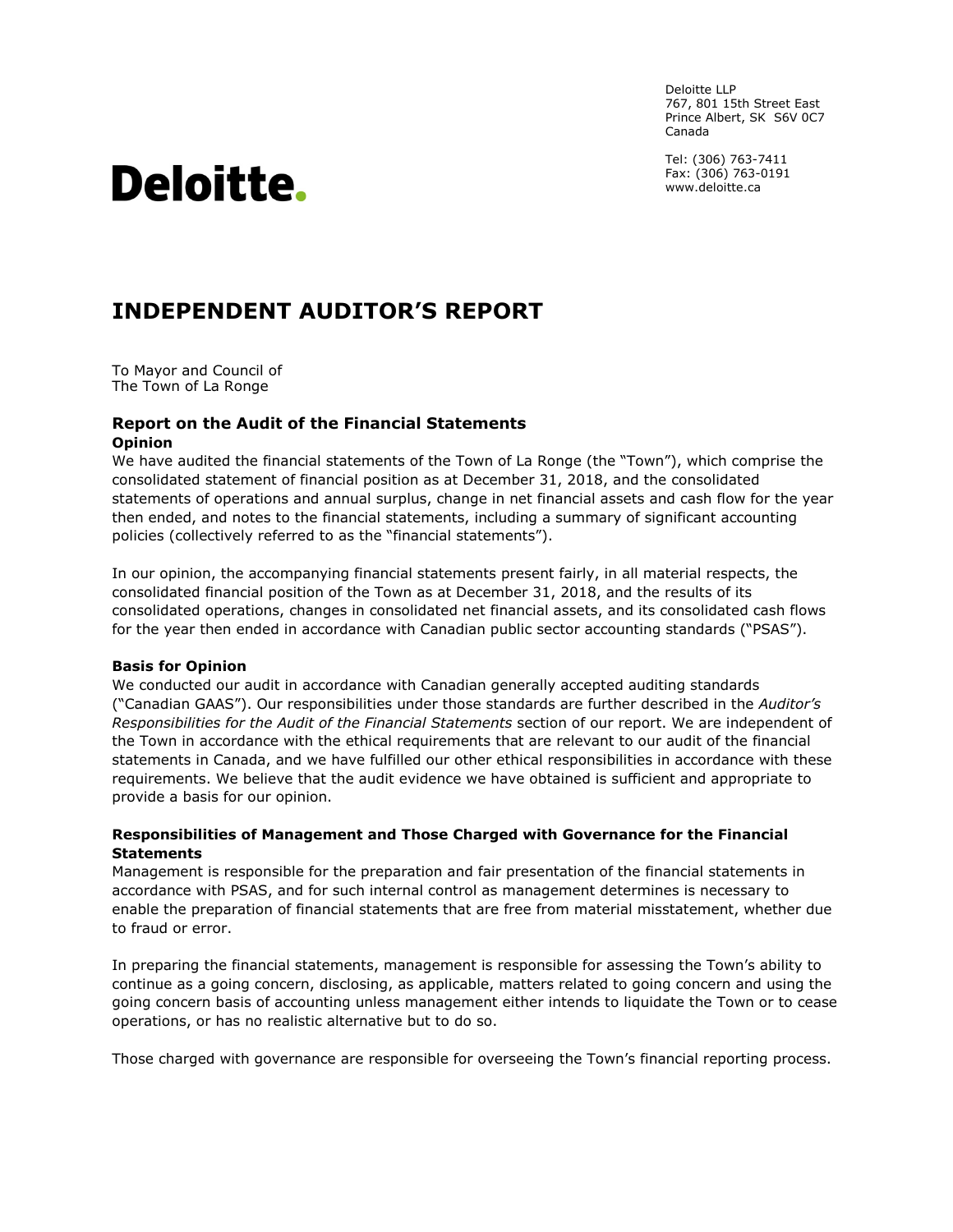#### **Auditor's Responsibilities for the Audit of the Financial Statements**

Our objectives are to obtain reasonable assurance about whether the financial statements as a whole are free from material misstatement, whether due to fraud or error, and to issue an auditor's report that includes our opinion. Reasonable assurance is a high level of assurance, but is not a guarantee that an audit conducted in accordance with Canadian GAAS will always detect a material misstatement when it exists. Misstatements can arise from fraud or error and are considered material if, individually or in the aggregate, they could reasonably be expected to influence the economic decisions of users taken on the basis of these financial statements.

As part of an audit in accordance with Canadian GAAS, we exercise professional judgment and maintain professional skepticism throughout the audit. We also:

- Identify and assess the risks of material misstatement of the financial statements, whether due to fraud or error, design and perform audit procedures responsive to those risks, and obtain audit evidence that is sufficient and appropriate to provide a basis for our opinion. The risk of not detecting a material misstatement resulting from fraud is higher than for one resulting from error, as fraud may involve collusion, forgery, intentional omissions, misrepresentations, or the override of internal control.
- Obtain an understanding of internal control relevant to the audit in order to design audit procedures that are appropriate in the circumstances, but not for the purpose of expressing an opinion on the effectiveness of the Town's internal control.
- Evaluate the appropriateness of accounting policies used and the reasonableness of accounting estimates and related disclosures made by management.
- Conclude on the appropriateness of management's use of the going concern basis of accounting and, based on the audit evidence obtained, whether a material uncertainty exists related to events or conditions that may cast significant doubt on the Town's ability to continue as a going concern. If we conclude that a material uncertainty exists, we are required to draw attention in our auditor's report to the related disclosures in the financial statements or, if such disclosures are inadequate, to modify our opinion. Our conclusions are based on the audit evidence obtained up to the date of our auditor's report. However, future events or conditions may cause the Town to cease to continue as a going concern.
- Evaluate the overall presentation, structure and content of the financial statements, including the disclosures, and whether the financial statements represent the underlying transactions and events in a manner that achieves fair presentation.
- Obtain sufficient appropriate audit evidence regarding the financial information of the entities or business activities within the Town to express an opinion on the financial statements. We are responsible for the direction, supervision and performance of the group audit. We remain solely responsible for our audit opinion.

We communicate with those charged with governance regarding, among other matters, the planned scope and timing of the audit and significant audit findings, including any significant deficiencies in internal control that we identify during our audit.

Deloitte LLP

Chartered Professional Accountants November 27, 2019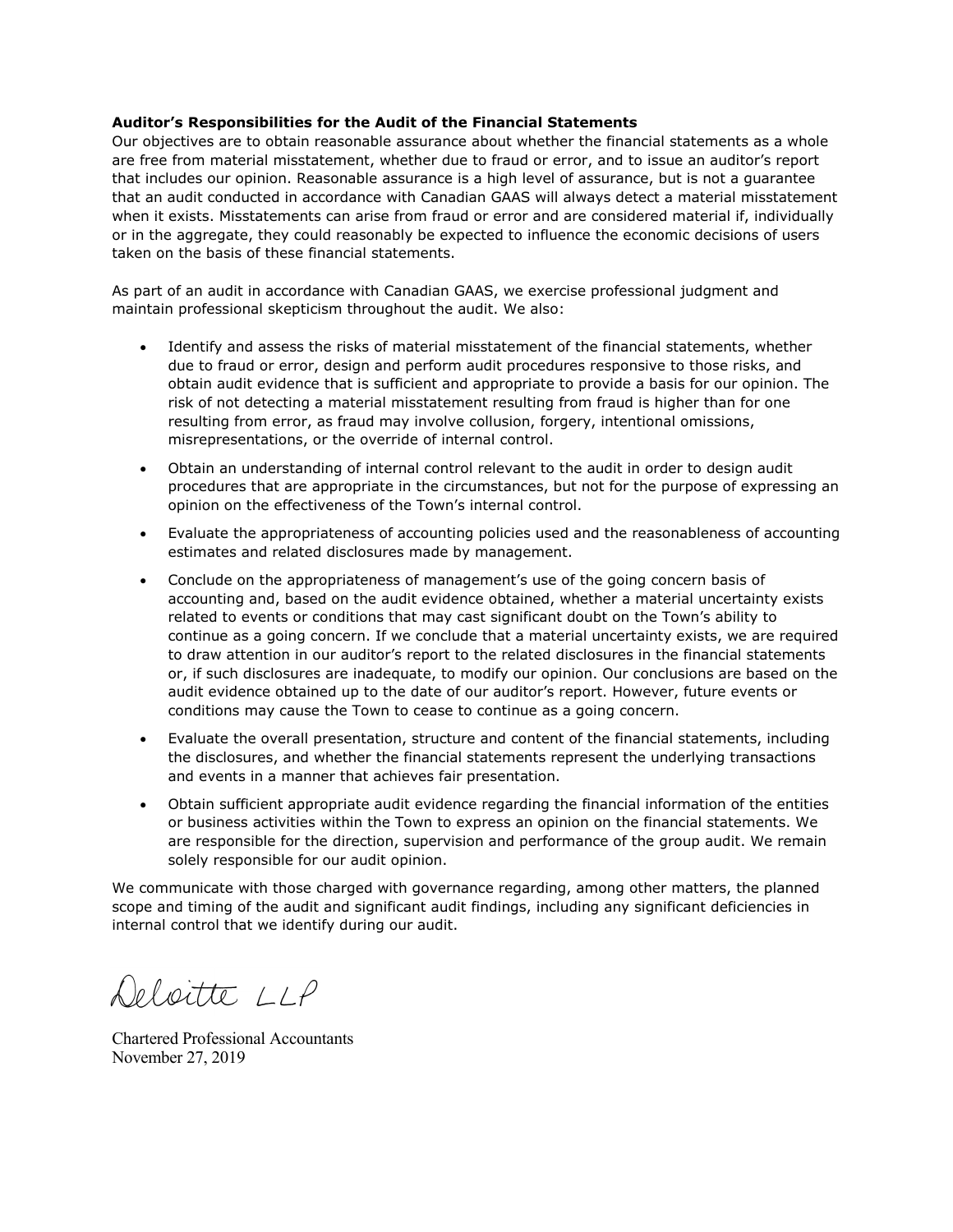|                                         |                                             |            | 2017 (restated - see |
|-----------------------------------------|---------------------------------------------|------------|----------------------|
|                                         |                                             | 2018       | Note $16$ )          |
| <b>ASSETS</b>                           |                                             |            |                      |
| <b>Financial Assets</b>                 |                                             |            |                      |
|                                         | Cash (Note 2)                               | 1,928,613  | 1,810,984            |
|                                         | Taxes Receivable - Municipal (Note 3)       | 260,164    | 311,983              |
|                                         | Other Accounts Receivable (Note 4)          | 1,218,646  | 2,377,002            |
|                                         | Land for Resale (Note 5)                    | 422,218    | 422,218              |
|                                         | Investments (Note 6)                        | 9,159,577  | 7,204,364            |
| <b>Total Financial Assets</b>           |                                             | 12,989,218 | 12,126,551           |
|                                         |                                             |            |                      |
| <b>LIABILITIES</b>                      |                                             |            |                      |
|                                         | <b>Accounts Payable</b>                     | 886,549    | 417,603              |
|                                         | Accrued Liabilities Payable                 | 168,146    | 199,731              |
|                                         | Deferred Revenue (Note 7)                   | 401,874    | 413,052              |
|                                         | Accrued Landfill Costs (Note 8)             | 555,868    | 545,934              |
|                                         | Long-Term Debt (Note 10)                    |            | 240,000              |
| <b>Total Liabilities</b>                |                                             | 2,012,437  | 1,816,320            |
|                                         |                                             |            |                      |
| <b>NET FINANCIAL ASSETS</b>             |                                             | 10,976,781 | 10,310,231           |
| <b>Non-Financial Assets</b>             |                                             |            |                      |
|                                         | Tangible Capital Assets (Schedule 6, 7)     | 19,526,576 | 19,674,132           |
|                                         | Prepayments and Deferred Charges            | 203,214    | 55,433               |
|                                         | <b>Stock and Supplies</b>                   | 136,062    | 32,164               |
|                                         | Deferred Loss (Note 13)                     | 1,024,164  | 1,116,661            |
| <b>Total Non-Financial Assets</b>       |                                             | 20,890,016 | 20,878,390           |
| <b>Accumulated Surplus (Schedule 8)</b> |                                             | 31,866,797 | 31,188,621           |
|                                         |                                             |            |                      |
|                                         | Commitments and subsequent events (Note 11) |            |                      |

*Commitments and subsequent events (Note 11) Contingent liabilities (Note 12)*

Approved on behalf of the Mayor and Council ...................... Mayor  $\ddotsc$ ٤

Councilor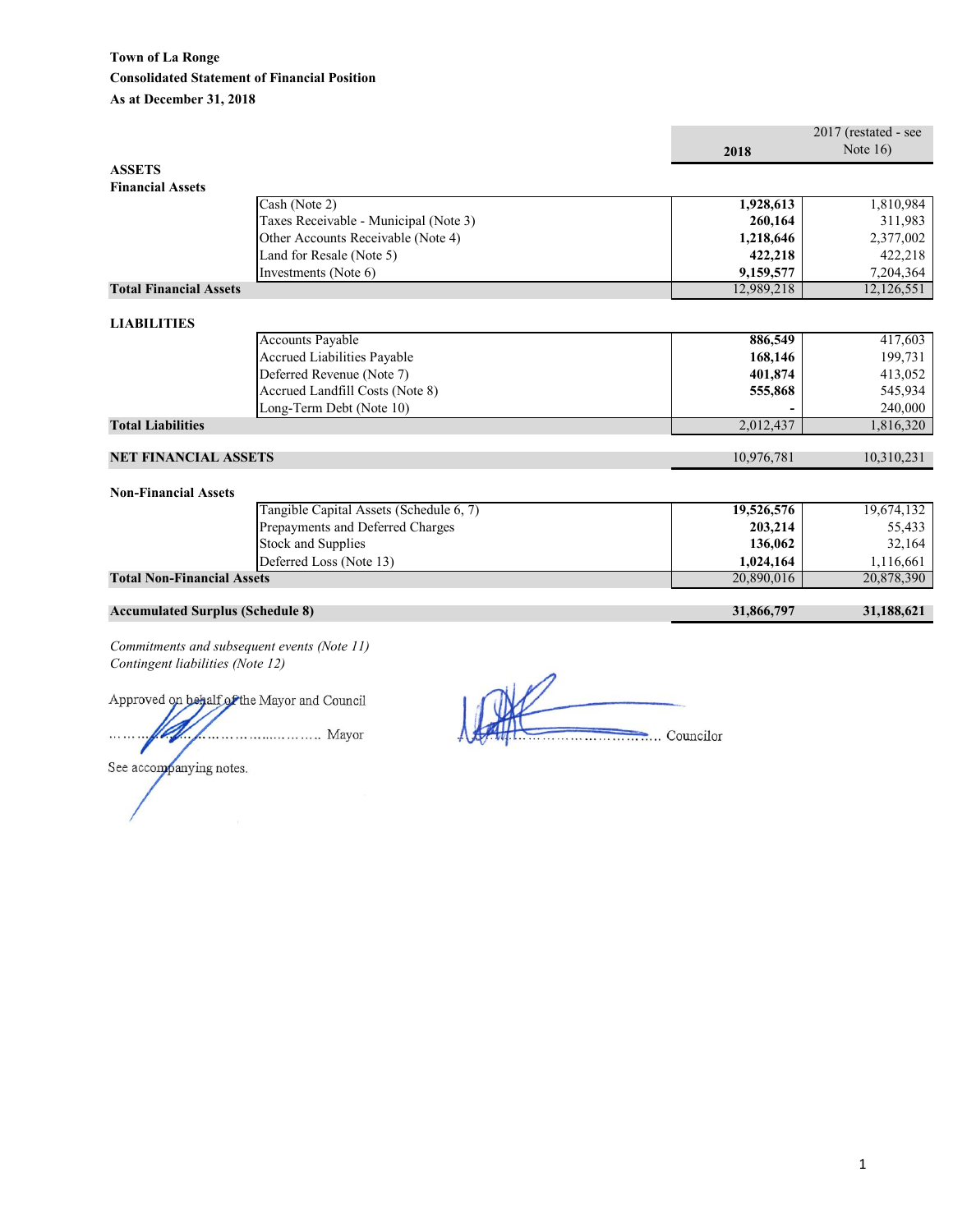## **Town of La Ronge Consolidated Statement of Operations and Annual Surplus As at December 31, 2018**

|                                                                            |             |            | $2017$ (restated - |
|----------------------------------------------------------------------------|-------------|------------|--------------------|
|                                                                            | 2018 Budget | 2018       | see Note 16)       |
|                                                                            | (Note 15)   |            |                    |
| <b>Revenues</b>                                                            |             |            |                    |
| Taxes and Other Unconditional Revenue (Schedule 1)                         | 4,113,086   | 4,141,778  | 4,181,683          |
| Fees and Charges (Schedule 4, 5)                                           | 2,159,449   | 2,703,232  | 2,430,034          |
| Conditional Grants (Schedule 4, 5)                                         | 444,639     | 623,209    | 385,226            |
| Tangible Capital Asset Sales - Gain (Schedule 4, 5)                        |             | 5,000      | 2,700              |
| Land Sales - Gain (Schedule 4, 5)                                          | 120,000     | 112,000    | 190,739            |
| Investment Income and Commissions (Schedule 4, 5)                          | 106,000     | 100,918    | 128,258            |
| Other Revenues (Schedule 4, 5)                                             | 55,700      | 86,291     | 115,977            |
| <b>Total Revenues</b>                                                      | 6,998,874   | 7,772,428  | 7,434,617          |
|                                                                            |             |            |                    |
| <b>Expenses</b>                                                            |             |            |                    |
| General Government Services (Schedule 3)                                   | 756,614     | 1,224,760  | 759,344            |
| Protective Services (Schedule 3)                                           | 1,052,562   | 920,551    | 811,264            |
| Transportation Services (Schedule 3)                                       | 1,140,678   | 1,708,766  | 4,390,981          |
| Environmental and Public Health Services (Schedule 3)                      | 334,480     | 798,273    | 257,592            |
| Planning and Development Services (Schedule 3)                             | 175,825     | 331,972    | 180,062            |
| Recreation and Cultural Services (Schedule 3)                              | 734,307     | 880,196    | 881,662            |
| Utility Services (Schedule 3)                                              | 1,102,710   | 2,084,947  | 1,957,811          |
| <b>Total Expenses</b>                                                      | 5,297,176   | 7,949,465  | 9,238,716          |
| <b>Excess of Revenues over Expenses before Other Capital Contributions</b> | 1,701,698   | (177, 037) | (1,804,099)        |
|                                                                            |             |            |                    |
| Other Capital Contributions (Schedule 4, 5)                                | 49,357      | 855,213    | 2,876,902          |
|                                                                            |             |            |                    |
| <b>Surplus of Revenues over Expenses</b>                                   | 1,751,055   | 678,176    | 1,072,803          |
|                                                                            |             |            |                    |
| Accumulated Surplus, Beginning of Year, as previously stated               |             | 31,725,619 | 30,651,819         |
| Correction of error (Note 16)                                              |             | (536,998)  | (536,001)          |
| <b>Accumulated Surplus, Beginning of Year</b>                              | 31,188,621  | 31.188.621 | 30,115,818         |
|                                                                            |             |            |                    |
| <b>Accumulated Surplus, End of Year</b>                                    | 32,939,676  | 31,866,797 | 31,188,621         |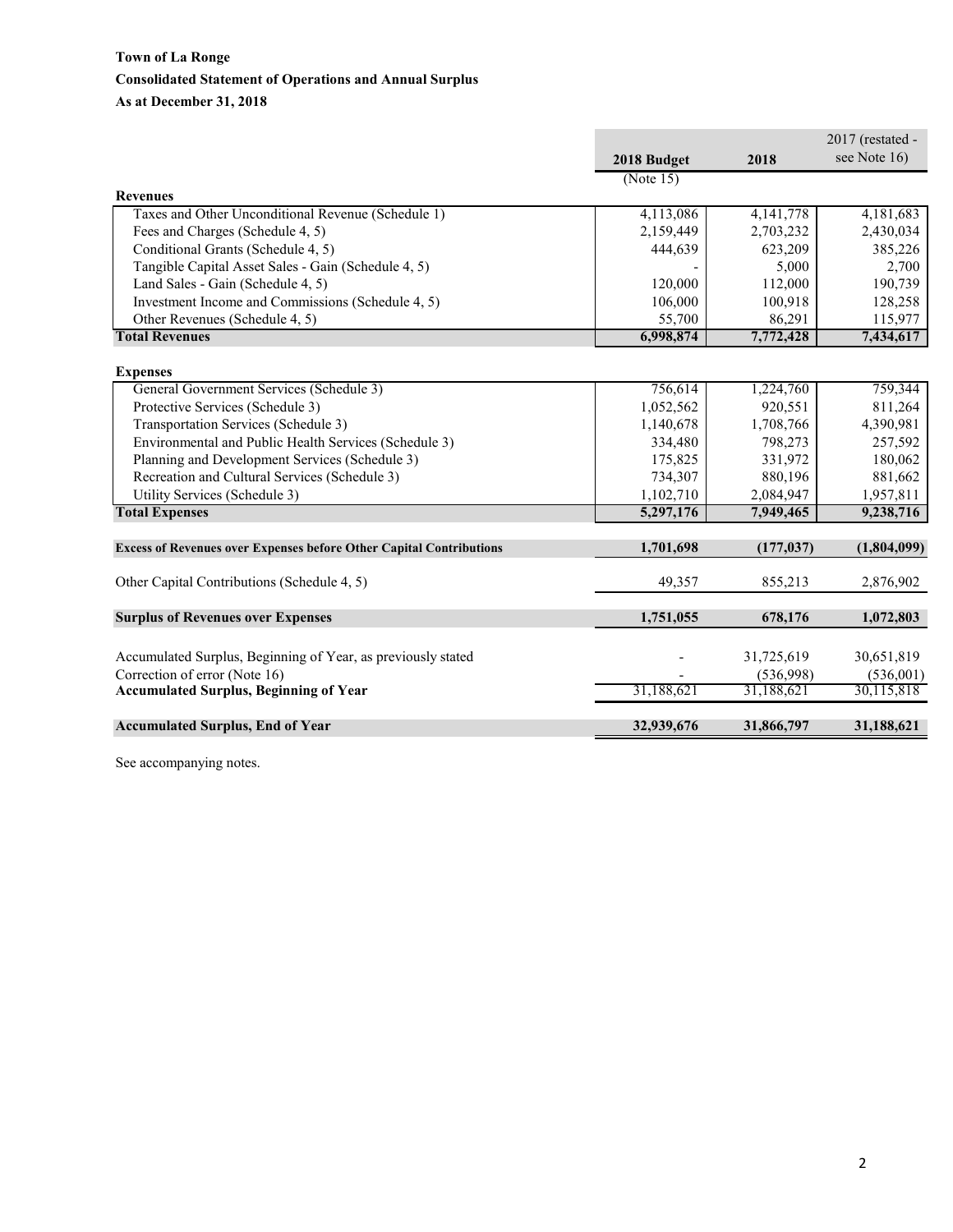## **Town of La Ronge Consolidated Statement of Change in Net Financial Assets For the year ended December 31, 2018**

|                                                                        |             |             | 2017 (restated - |
|------------------------------------------------------------------------|-------------|-------------|------------------|
|                                                                        | 2018 Budget | 2018        | see Note 16)     |
|                                                                        | (Note 15)   |             |                  |
| <b>Surplus of Revenues over Expenses</b>                               | 1,751,055   | 678,176     | 1,072,803        |
| (Acquisition) of tangible capital assets                               |             | (1,027,177) | (807, 597)       |
| Amortization of tangible capital assets                                |             | 1,174,733   | 1,176,369        |
| Proceeds on disposal of tangible capital assets                        |             | 5,000       | 2,700            |
| (Gain) Loss on the disposal of tangible capital assets                 |             | (5,000)     | (2,700)          |
| Amortization of deferred loss                                          |             | 92,497      | 92,496           |
| Difference of capital expenses over expenditures                       | ٠           | 240,053     | 461,268          |
|                                                                        |             |             |                  |
| (Acquisition) of supplies inventories                                  |             | (103, 898)  | 53,953           |
| (Acquisition) of prepaid expense                                       |             |             |                  |
| Consumption of supplies inventory                                      |             |             |                  |
| Use of prepaid expense                                                 |             | (147, 781)  | 1,257            |
| Surplus (Deficit) of expenses of other non-financial over expenditures | -           | (251,679)   | 55,210           |
|                                                                        |             |             |                  |
| <b>Change in Net Financial Assets</b>                                  | 1,751,055   | 666,550     | 1,589,281        |
| <b>Net Financial Assets - Beginning of Year</b>                        |             | 10,310,231  | 8,720,950        |
|                                                                        |             |             |                  |
| <b>Net Financial Assets - End of Year</b>                              | 1,751,055   | 10,976,781  | 10,310,231       |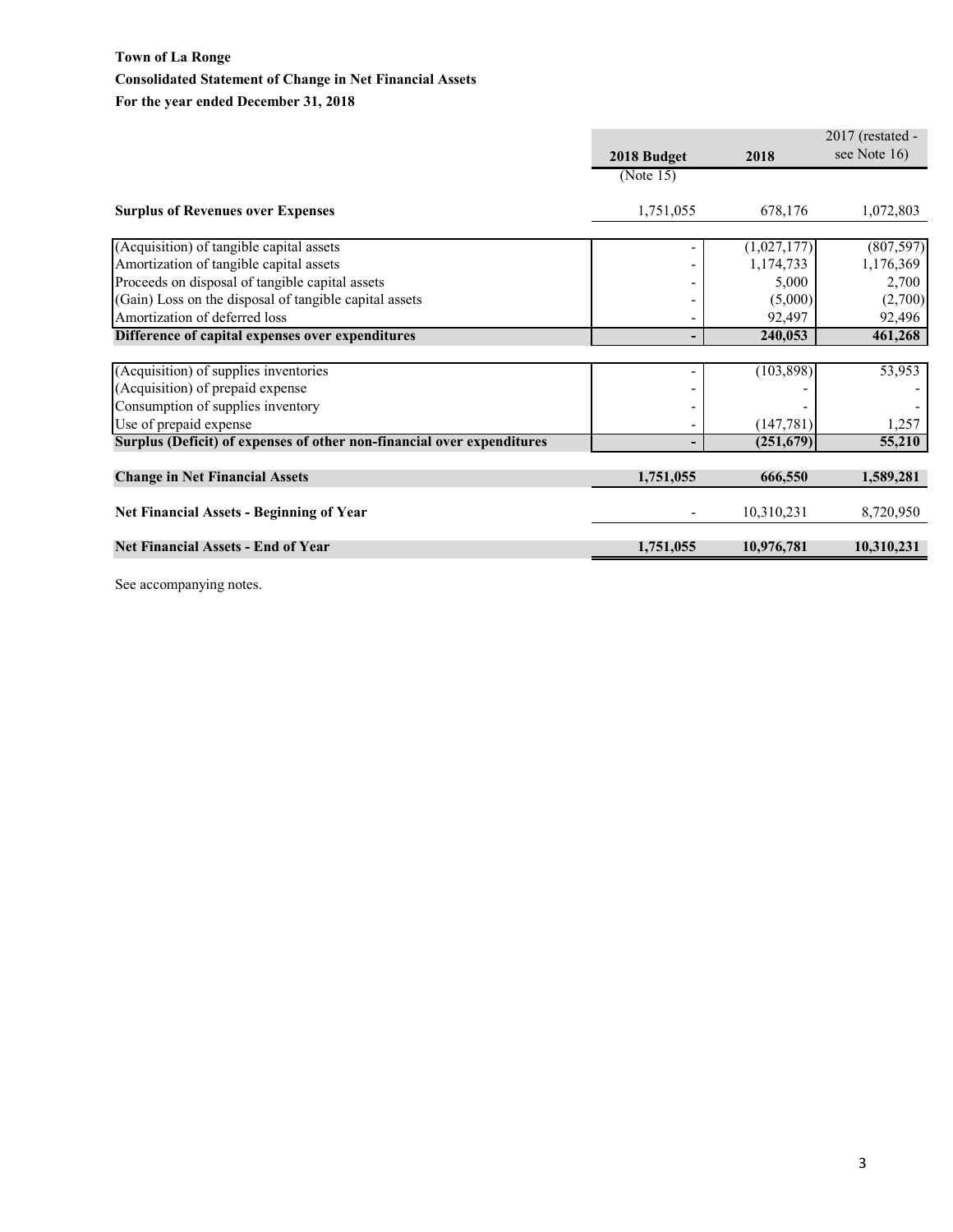## **Town of La Ronge Consolidated Statement of Cash Flow For the year ended December 31, 2018**

|                                                       |             | $2017$ (restated - see |
|-------------------------------------------------------|-------------|------------------------|
|                                                       | 2018        | Note $16$ )            |
| Cash provided by (used for) the following activities  |             |                        |
| <b>Operating:</b>                                     |             |                        |
| Surplus                                               | 678,176     | 1,072,803              |
| Amortization                                          | 1,174,733   | 1,176,369              |
| (Gain) Loss on disposal of tangible capital assets    | (5,000)     | (2,700)                |
| Amortization of deferred loss                         | 92,497      | 92,496                 |
|                                                       | 1,940,406   | 2,338,968              |
| Change in assets/liabilities                          |             |                        |
| Taxes Receivable - Municipal                          | 51,819      | 45,731                 |
| Other Accounts Receivable                             | 1,158,356   | (1,528,645)            |
| Land for Resale                                       |             | 31,270                 |
| <b>Accounts Payable</b>                               | 468,946     | (613, 233)             |
| Accrued Liabilities Payable                           | (31, 585)   | (485)                  |
| Deferred Revenue                                      | (11, 178)   | (509, 916)             |
| <b>Accrued Landfill Costs</b>                         | 9,934       | 971                    |
| <b>Stock and Supplies</b>                             | (103, 898)  | 53,953                 |
| Prepayments and Deferred Charges                      | (147, 781)  | 1,257                  |
| Net cash from operations                              | 3,335,019   | (180, 129)             |
| Capital:                                              |             |                        |
| Acquisition of Tangible Capital Assets                | (1,027,177) | (807, 597)             |
| Proceeds from the Disposal of Tangible Capital Assets | 5,000       | 2,700                  |
| Net cash used for capital                             | (1,022,177) | (804, 897)             |
| <b>Investing:</b>                                     |             |                        |
| Long-Term Investments                                 | (1,955,213) | 904,168                |
| Net cash from (used for) investing                    | (1,955,213) | 904,168                |
| <b>Financing:</b>                                     |             |                        |
| Debt repaid                                           | (240,000)   | (172, 487)             |
| Net cash used for financing                           | (240,000)   | (172, 487)             |
| (Decrease) Increase in cash resources                 | 117,629     | (253, 345)             |
| <b>Cash - Beginning of Year</b>                       | 1,810,984   | 2,064,329              |
| <b>Cash - End of Year</b>                             | 1,928,613   | 1,810,984              |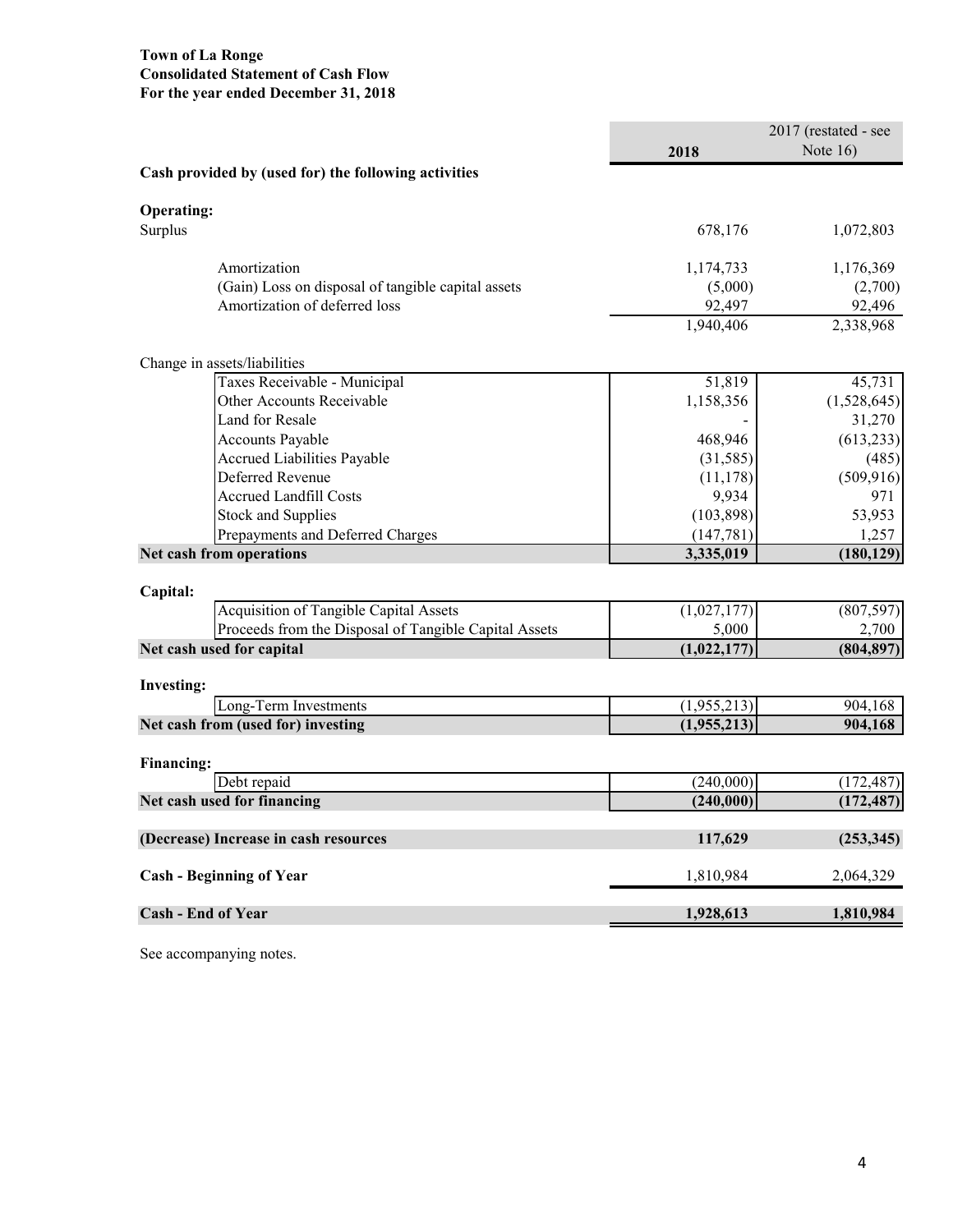#### **1. Significant accounting policies**

The consolidated financial statements of the Town of La Ronge ("Town") are prepared by management in accordance with Public Sector Accounting Standards ("PSAS"), as recommended by the Chartered Professional Accountants of Canada ("CPA Canada"). Significant aspects of the accounting policies are as follows:

- a) **Basis of accounting:** The financial statements are prepared using the accrual basis of accounting. The accrual basis of accounting recognizes revenues as they become available and measurable; expenses are recognized as they are incurred and measurable as a result of the receipt of goods and services and the creation of a legal obligation to pay.
- b) **Reporting Entity:** The financial statements consolidates the assets, liabilities and flow of resources of the Town. The entity is comprised of all of the organizations that are owned or controlled by the Town and are, therefore, accountable to Council for the administration of their financial affairs and resources. Entities included in these consolidated financial statements are as follows:

| Entity                                                                 | Basis of Reporting                               |  |  |
|------------------------------------------------------------------------|--------------------------------------------------|--|--|
| Lac La Ronge Regional Water Corporation                                | 22.27% Proportionate consolidation for capital   |  |  |
|                                                                        | 43.24% Proportionate consolidation for operating |  |  |
| Lac La Ronge Regional Waste Management                                 | 41.39% Proportionate consolidation               |  |  |
| All inter-organization transactions and balances have been eliminated. |                                                  |  |  |

- c) **Collection of funds for other authorities:** Collection of funds by the Town for the school board are collected and remitted in accordance with relevant legislation.
- d) **Government Transfers:** Government transfers are recognized as either expenditures or revenues in the period that the events giving rise to the transfer occurred, as long as:
	- a) the transfer is authorized
	- b) eligibility criteria have been met if the transfer has eligibility criteria; and
	- c) a reasonable estimate of the amount can be made.

Unearned government transfer amounts received but not earned will be recorded as deferred revenue. Earned government transfer amounts not received will be recorded as an accounts receivable.

- e) **Deferred Revenue -** Fees and charges: Certain user charges and fees are collected for which the related services have yet to be performed. Revenue is recognized in the period when the related expenses are incurred or services performed.
- f) **Local Improvement Charges:** Local improvement projects financed by frontage taxes recognize any prepayment charges as revenue in the period assessed.
- g) **Appropriated Reserves:** Reserves are established at the discretion of Council to designate surplus for future operating and capital transactions. Amounts so designated are described on Schedule 8.
- h) **Property Tax Revenue:** Property tax revenue is based on assessments determined in accordance with Saskatchewan legislation and the formulas, principles and rules in the Saskatchewan Assessment Manual. Tax mill rates are established annually by Council following the guidance of the Government of Saskatchewan. Tax revenues are recognized when the tax has been authorized by bylaw and the taxable event has occurred. Requisitions operate as a flow through and are excluded from municipal tax revenue.
- i) **Inventories:** Inventories of materials and supplies expected to be used by the Town are valued at the lower of cost or net realizable value. Inventories of land, materials and supplies held for resale are valued at the lower of cost or net realizable value. Cost is determined by the average cost method. Net realizable value is the estimated selling price in the ordinary course of business.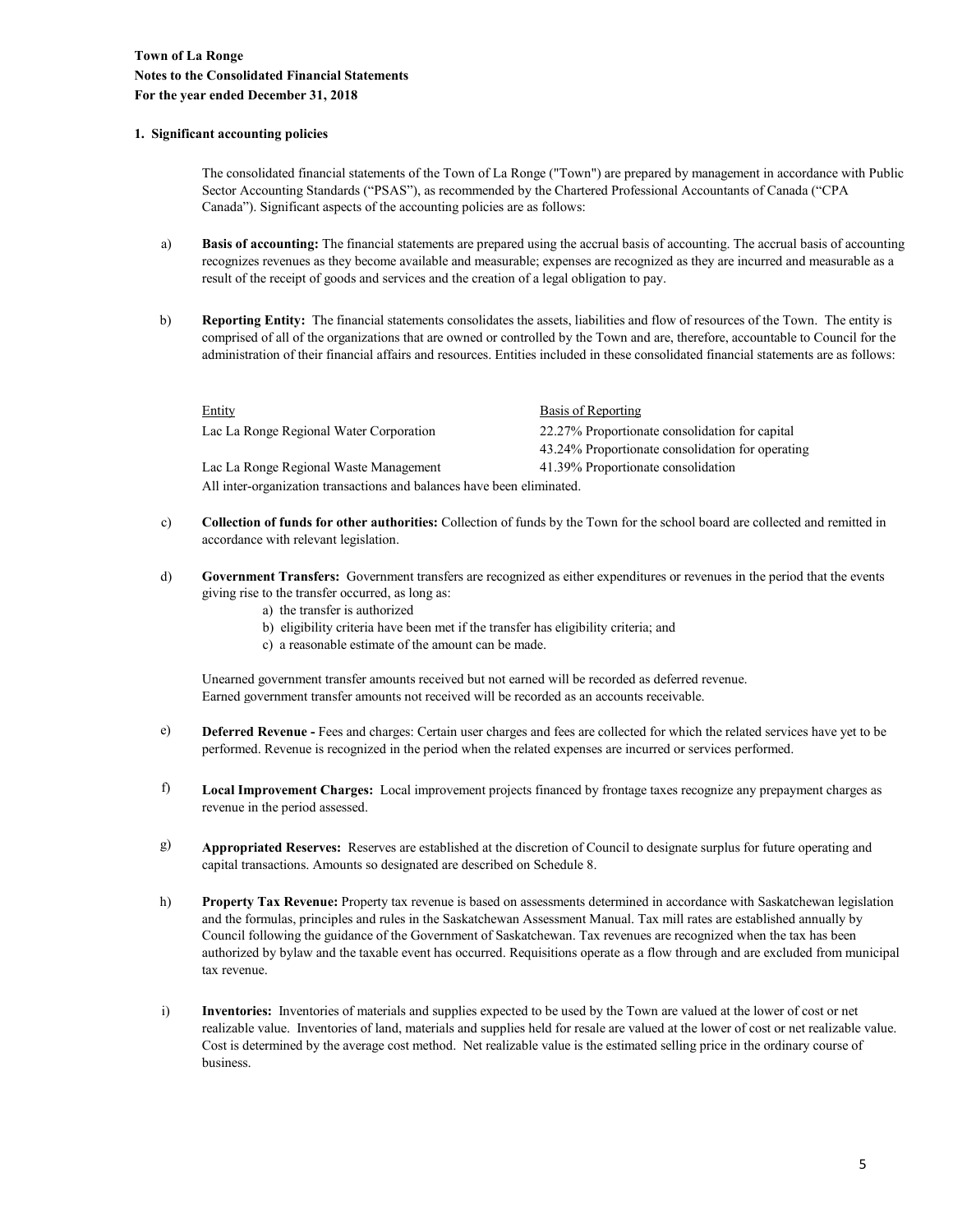#### **1. Significant accounting policies - continued**

j) **Tangible Capital Assets:** All tangible capital asset acquisitions or betterments made throughout the year are recorded at their acquisition cost. Tangible capital assets are written down when there is a permanent impairment in the assets value. Initial costs for tangible capital assets that were acquired and developed prior to 2009 were obtained via historical cost information or using current fair market values discounted by a relevant inflation factor back to the point of acquisition. Donated tangible capital assets received are recorded at their fair market value at the date of contribution. The tangible capital assets that are recognized at a nominal value are disclosed on Schedule 6. The cost of these tangible capital assets less any residual value are amortized over the asset's useful life using the straight-line method of amortization. Works of art and historical treasurers are property that has cultural, aesthetic or historical value that is worth preserving perpetually. Works of art and historical treasures would not be recognized as tangible capital assets in government financial statements because a reasonable estimate of the future benefits associated with such property cannot be made. As such the existence of works of art and historical treasurers are disclosed on Schedule 6. The Town's tangible capital asset useful lives are estimated as follows:

| <b>Asset</b>                 |                              | <b>Useful Life</b> |
|------------------------------|------------------------------|--------------------|
| <b>General Assets</b>        |                              |                    |
| Land                         |                              | Indefinite         |
|                              | <b>Land Improvements</b>     | 5 to 20 Years      |
| <b>Buildings</b>             |                              | 10 to 50 Years     |
|                              | Vehicles & Equipment         |                    |
| Vehicles                     |                              | 5 to 10 Years      |
|                              | Machinery and Equipment      | 5 to 10 Years      |
| <b>Infrastructure Assets</b> |                              |                    |
|                              | <b>Infrastructure Assets</b> |                    |
|                              | Water & Sewer                | 50 to 60 Years     |
|                              | Road Network Assets          | 15 to 40 Years     |

**Government Contributions:** Government contributions for the acquisition of capital assets are reported as capital revenue and do not reduce the cost of the related asset.

**Capitalization of Interest:** The Town does not capitalize interest incurred while a tangible capital asset is under construction.

**Assets under Construction:** Assets under construction are not amortized until they are available for use.

- k) **Landfill Liability:** The town maintains a waste disposal site. The annual provision is reported as an expense and the accumulated provision is reported on the Consolidated Statement of Financial Position. Recommended disclosure is provided in Note 8.
- l) **Liability for Contaminated Sites:** Contaminated sites are a result of contamination being introduced into air, soil, water or sediment of a chemical, organic or radioactive material or live organism that exceeds an environmental standard. The liability is recorded net of any expected recoveries. A liability for remediation of contaminated sites is recognized when all the following criteria are met:
	- a) an environmental standard exists;
	- b) contamination exceeds the environmental standard;
	- c) The municipality:
		- i. is directly responsible; or
		- ii. accepts responsibility;
	- d) it is expected that future economic benefits will be given up; and
	- e) a reasonable estimate of the expense can be made.
- m) **Measurement Uncertainty:** The preparation of financial statements in conformity with PSAS requires management to make estimates and assumptions that affect the reported amount of assets and liabilities and disclosure of contingent assets and liabilities at the date of the consolidated financial statements, and the reported amounts of revenue and expenditures during the period. Key estimates include the collectability of accounts receivable, the useful lives of tangible capital assets, and landfill liability.

Certain amounts of grant funding recognized as receivable and revenue in the year are based on management's best estimates as to the extent of the eligibility of various expenditures under the various funding programs for which the Town has been approved. Final determination as to the actual amount of funding provided to the Town under certain of these funding programs are made by government based on their evaluation of reports/claims provided to them by the Town. It is possible, under certain funding programs for there to be differences between the amount of management's estimated funding earned under the programs and the actual funding received.

These estimates and assumptions are reviewed periodically and, as adjustments become necessary they are reported in earnings in the periods in which they become known.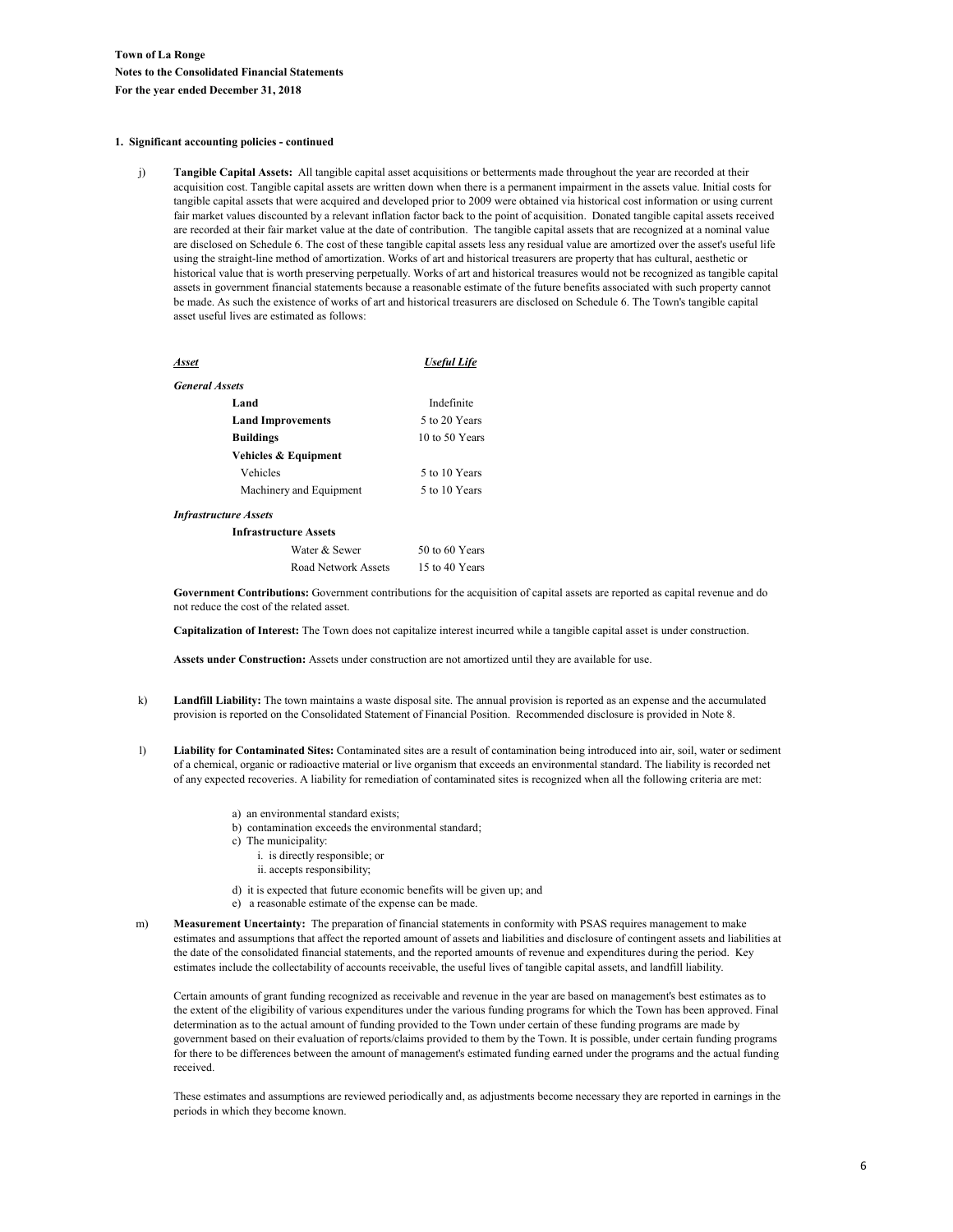#### **1. Significant accounting policies - continued**

t)

m) **Basis of Segmentation/Segment Report:** Municipal services have been segmented by grouping activities that have similar service objectives (by function). Revenues that are directly related to the costs of the function have been attributed to each segment. Interest is allocated to functions based on the purpose of specific borrowings.

The segments (functions) are as follows:

**General Government:** The general government segment provides for the administration of the Town.

**Protective Services**: Protective services is comprised of expenses for police and fire protection.

**Transportation Services:** The transportation services segment is responsible for the delivery of public works services related to the development and maintenance of roadway systems, street lighting and airport.

**Environmental and Public Health:** The environmental segment provides waste disposal and other environmental services. The public health segment provides for expenses related to public health services in the Town.

**Planning and Development:** The planning and development segment provides for neighborhood development and sustainability. **Recreation and Culture:** The recreation and culture segment provides for community services through the provision of recreation and leisure services.

**Utility Services:** The utility services segment provides for delivery of water, collecting and treating of wastewater and providing collection and disposal of solid waste.

**New Accounting Standards**: Effective January 1, 2018, the municipality adopted the following Canadian public sector accounting standards. The description of these changes and their impact on the consolidated financial statements is summarized:

**PS 2200 Related Party Disclosures** defines a related party and establishes disclosures required for related party transactions. Disclosure of information about related party transactions and the relationship underlying them is required when they have occurred at a value different from that which would have been arrived at if the parties were unrelated, and they have, or could have, a material financial effect on the consolidated financial statements.

The adoption of this standard has not resulted in any disclosure change.

**PS 3210 Assets** provides additional guidance for applying the definition of assets and establishing disclosure requirements for assets. Disclosure about the major categories of assets that are not recognized is required. When an asset is not recognized because a reasonable estimate cannot be made, the reason(s) for this should be disclosed.

The adoption of this standard has no impact on the consolidated financial statements.

**PS 3320 Contingent Assets** defines and establishes disclosure standards on the reporting and disclosure of possible assets that may arise from existing conditions or situations involving uncertainty. Disclosure is required when the occurrence of the confirming future event is likely.

The municipality does not have any reportable contingent assets.

**PS 3380 Contractual Rights** defines and establishes disclosure standards on contractual rights. Contractual rights are rights to economic resources arising from contracts or agreements that will result in both an asset and revenue in the future.

The municipality does not have any reportable contractual rights.

**PS 3420 Inter-Entity Transactions** establishes standards on how to account for and report transactions between public sector entities that comprise a government's reporting entity from both a provider and recipient perspective.

This standard has no impact on the consolidated financial statements.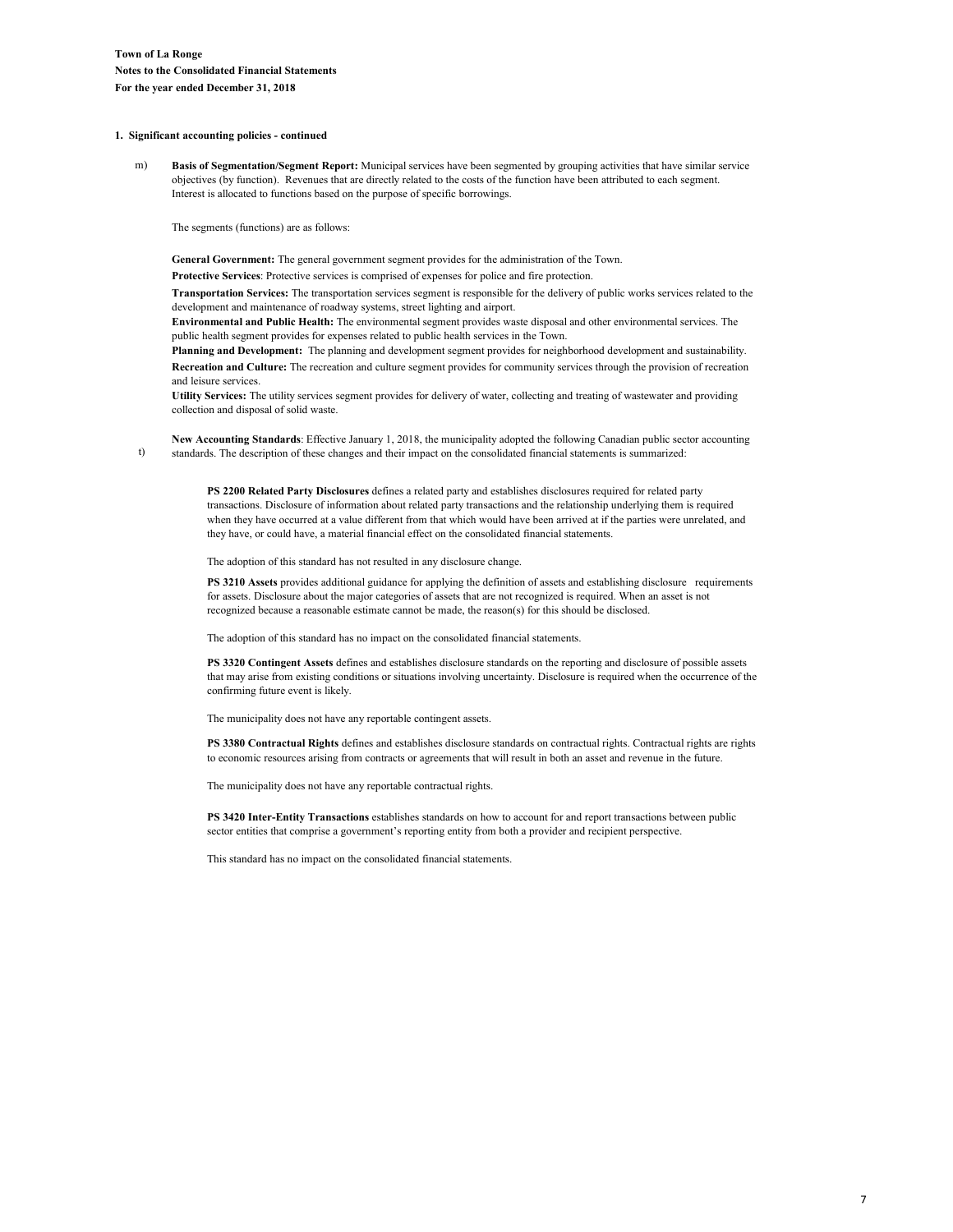| 2. Cash |                              | 2018           | 2017      |
|---------|------------------------------|----------------|-----------|
|         | Cash                         | 1,928,613      | 1,695,903 |
|         | <b>High Interest Savings</b> | $\overline{a}$ | 115,081   |
|         | <b>Total Cash</b>            | 1,928,613      | 1,810,984 |

#### **3. Taxes Receivable - Municipal**

|                                        | 2018       | 2017       |
|----------------------------------------|------------|------------|
| Municipal<br>- Current                 | 189,934    | 254,460    |
| - Arrears                              | 234,022    | 109,427    |
|                                        | 423,956    | 363,887    |
| - Less Allowance for Doubtful Accounts | (219, 738) | (101, 162) |
| Total municipal taxes receivable       | 204,218    | 262,725    |

| School<br>- Current                                                      | 81,712     | 80,251     |
|--------------------------------------------------------------------------|------------|------------|
| - Arrears                                                                | 89,727     | 38,087     |
| Total school taxes receivable                                            | 171,439    | 118,338    |
|                                                                          |            |            |
| Frontage<br>- Current                                                    | 55,946     | 48,931     |
| - Arrears                                                                |            |            |
| Total frontage taxes receivable                                          | 55,946     | 48,931     |
|                                                                          |            |            |
| Total taxes and grants in lieu receivable                                | 431,603    | 429,994    |
|                                                                          |            |            |
| Deduct taxes receivable to be collected on behalf of other organizations | (171, 439) | (118, 011) |
|                                                                          |            |            |
| <b>Taxes Receivable - Municipal</b>                                      | 260,164    | 311,983    |
|                                                                          |            |            |
|                                                                          |            |            |
| 4. Other Accounts Receivable                                             | 2018       | 2017       |
|                                                                          |            |            |
| Federal government                                                       | 349,849    | 166,699    |
| Provincial government                                                    | 200,154    | 1,114,729  |
| Utility                                                                  | 48,462     | 47,295     |
| Trade                                                                    | 500,155    | 809,133    |
| Frontage                                                                 | 192,786    | 223,265    |
| Other                                                                    | 75,430     | 70,440     |
| <b>Total Other Accounts Receivable</b>                                   | 1,366,836  | 2,431,561  |
|                                                                          |            |            |
| Less Allowance for Doubtful Accounts                                     | (148, 190) | (54, 559)  |
| <b>Net Other Accounts Receivable</b>                                     | 1,218,646  | 2,377,002  |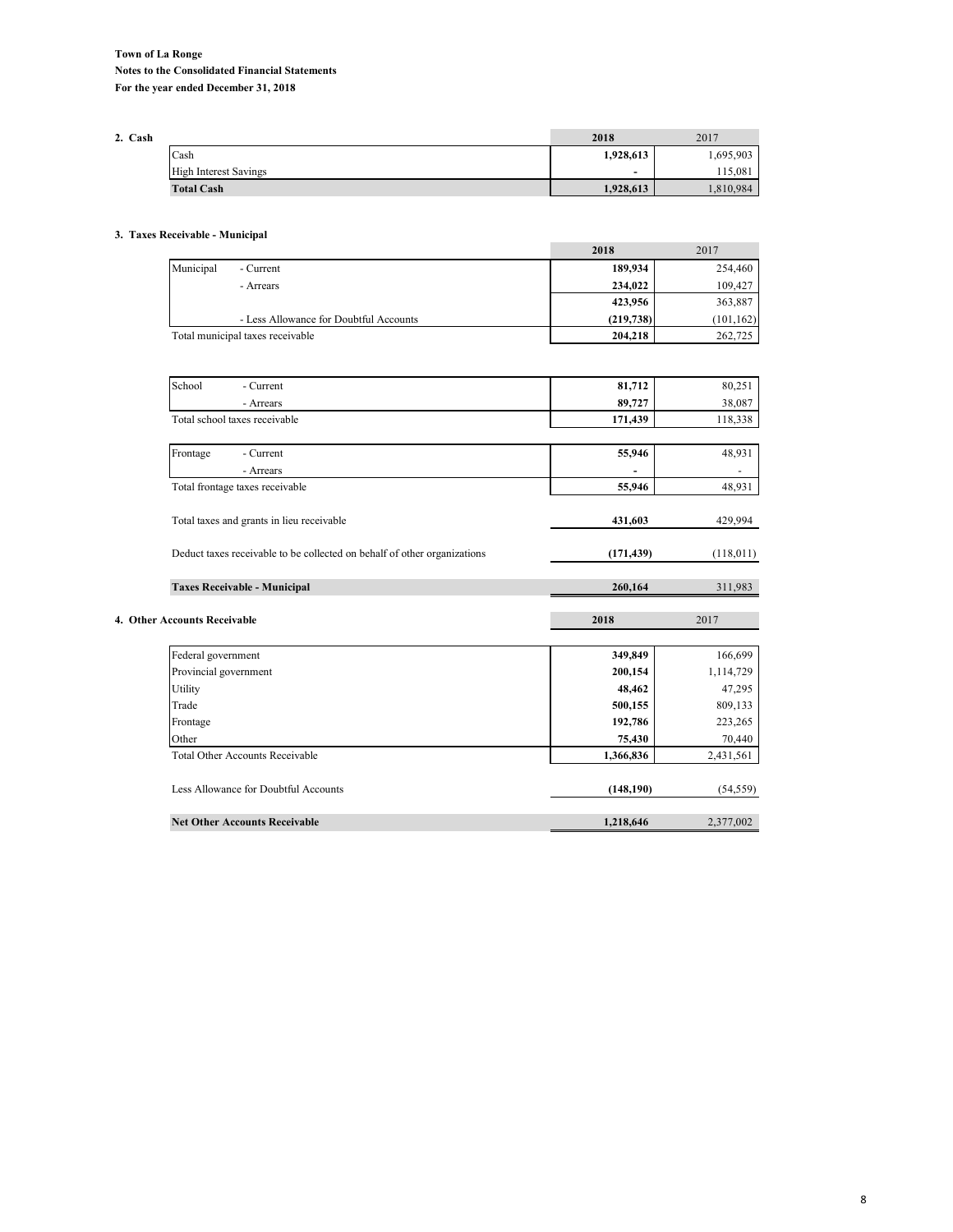## **Town of La Ronge Notes to the Consolidated Financial Statements For the year ended December 31, 2018**

| 5. Land for Resale                    | 2018      | 2017      |
|---------------------------------------|-----------|-----------|
| Tax Title Property                    | 71,861    | 71,861    |
| Allowance for market value adjustment |           |           |
| Net Tax Title Property                | 71,861    | 71,861    |
| Other Land                            | 350,357   | 350,357   |
| Allowance for market value adjustment |           |           |
| Net Other Land                        | 350,357   | 350,357   |
| <b>Total Land for Resale</b>          | 422,218   | 422,218   |
| <b>6. Investments</b>                 | 2018      | 2017      |
| Conexus term deposits                 | 9,155,961 | 7,200,346 |
| Conexus non-redeemable equity         | 3,616     | 4,018     |
|                                       | 9,159,577 | 7,204,364 |

Investments consist of term deposits with interest rates of 1.45% - 2.40%, maturing from April 2019 -August 2020.

| 7. Deferred Revenue                                  | 2018                     | 2017       |
|------------------------------------------------------|--------------------------|------------|
| <b>Gas tax - New Deal for Cities and Communities</b> |                          |            |
| Opening deferred gas tax revenue                     | $\overline{\phantom{0}}$ | 470,973    |
| <b>Grant distributions</b>                           |                          | (470, 973) |
| Ending deferred gas tax revenue                      | $\overline{\phantom{a}}$ |            |
| Frontage Tax                                         | 246,983                  | 264,945    |
| <b>Other Deferred Revenue</b>                        |                          |            |
| Water utility deposits                               | 67,310                   | 66,819     |
| Prepaid water utility accounts                       | 87,581                   | 81,288     |
| Total other deferred revenue                         | 401,874                  | 413,052    |
| Prepaid taxes                                        |                          |            |
| <b>Total Deferred Revenue</b>                        | 401,874                  | 413,052    |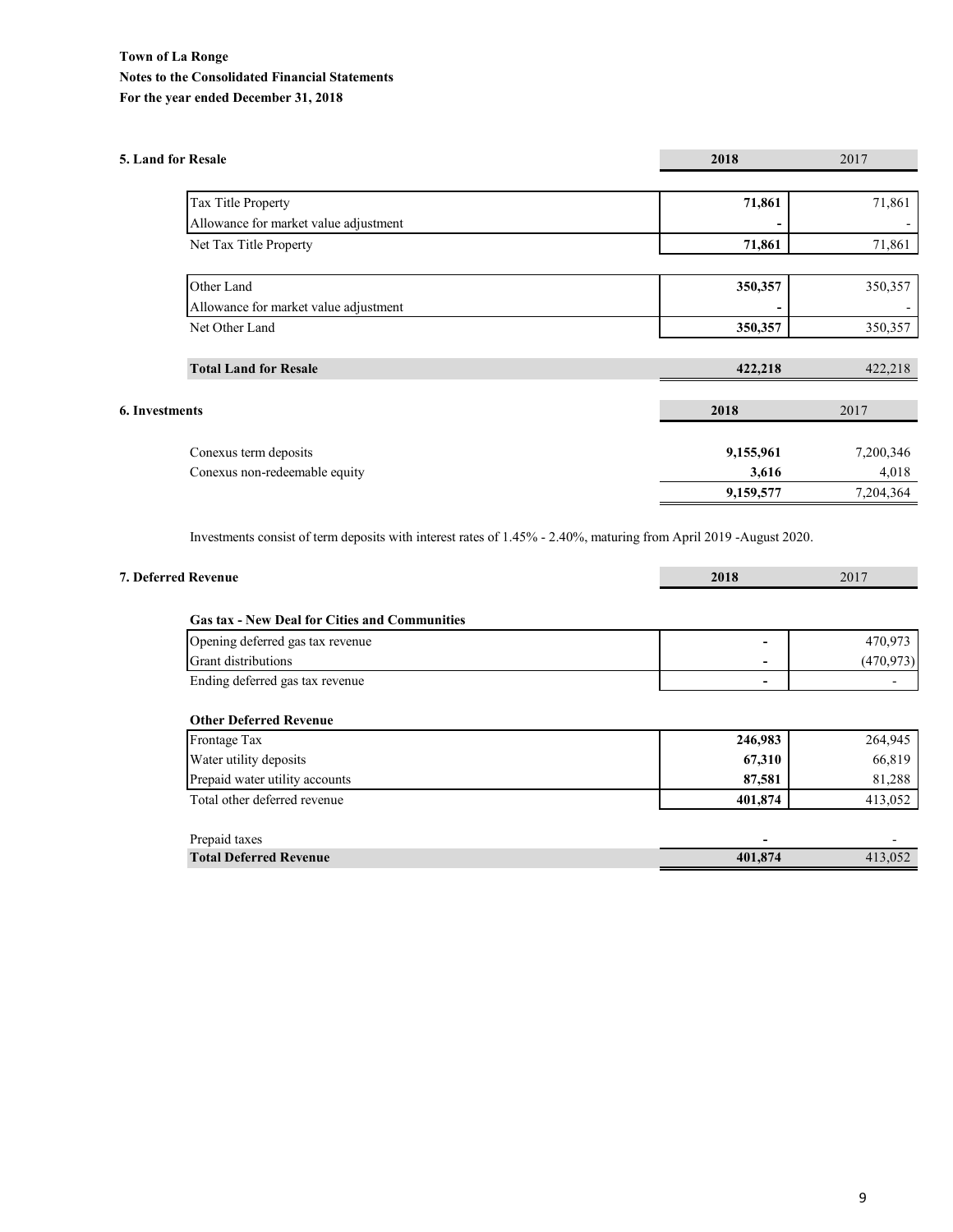#### **8. Accrued landfill liability**

In 2018 the municipality has accrued an overall liability for environmental matters in the amount of \$555,868 (2017 - \$545,934) which represents management's best estimate of this liability. By their nature, these estimates are subject to measurement uncertainty and the effect on the consolidated financial statements of changes in such estimates in future periods could be significant.

Included in environmental liabilities is \$555,868 (2017 - \$545,934) of the estimated total landfill closure and post-closure care expenses. The estimated liability for these expenses is recognized as the landfill site's capacity is used and the reported liability represents the portion of the estimated total expenses recognized as at December 31, 2018 based on the cumulative capacity used at that date, compared to the total estimated landfill capacity. Estimated total expenditures represent the sum of the discounted future cash flows for closure and post-closure care activities discounted at the municipality's average long-term borrowing rate of 2% (prior year - 2 %).

Landfill closure and post-closure care requirements have been defined in accordance with The Environmental Management and Protection Act and include final covering and landscaping of the landfill, pumping of ground water, methane gas and leachate management, and ongoing environmental monitoring, site inspection and maintenance. The reported liability is based on estimates and assumptions with respect to events extending over a 24-year period using the best information available to management. Future events may result in significant changes to the estimated total expense, capacity used or total capacity and the estimated liability, and would be recognized prospectively, as a change in estimate, when applicable.

The estimated remaining capacity of the landfill is 7% of its total estimated capacity and its estimated remaining life is 4 years (prior year – 5 years). The period for post-closure care is estimated to be 20 years (prior year – 20).

The unfunded liability for the landfill will be paid for by unappropriated surplus.

#### **9. Debt Due on Demand**

The Town has an authorized line of credit of \$250,000 with Conexus Credit Union. Interest is at prime (3.95% at December 31, 2018) and the line of credit is secured by an assignment of grants and receivables. As at December 31, 2018 \$nil (2017 - \$nil) was drawn.

#### **10. Long-term Debt**

 the preceding year (Municipalities Act section 161) a) The debt limit of the Town is \$3,581,573. The debt limit for a Town is the total amount of the Town's own source revenues for

|                                                               | 2018 | 2017    |
|---------------------------------------------------------------|------|---------|
|                                                               |      |         |
| b) Northern Municipal Trust Account project loan relates to a |      |         |
| subdivision development. The loan is repayable on demand      |      |         |
| with arrangements for payments of \$120,000 semi-annually to  |      |         |
| Northern Municipal Trust Account. Payments are required when  |      |         |
| proceeds from land sales are realized. The loan was repaid    |      |         |
| in 2018 and bore no interest. (Note 11 c)                     |      | 240,000 |
|                                                               |      |         |
|                                                               |      |         |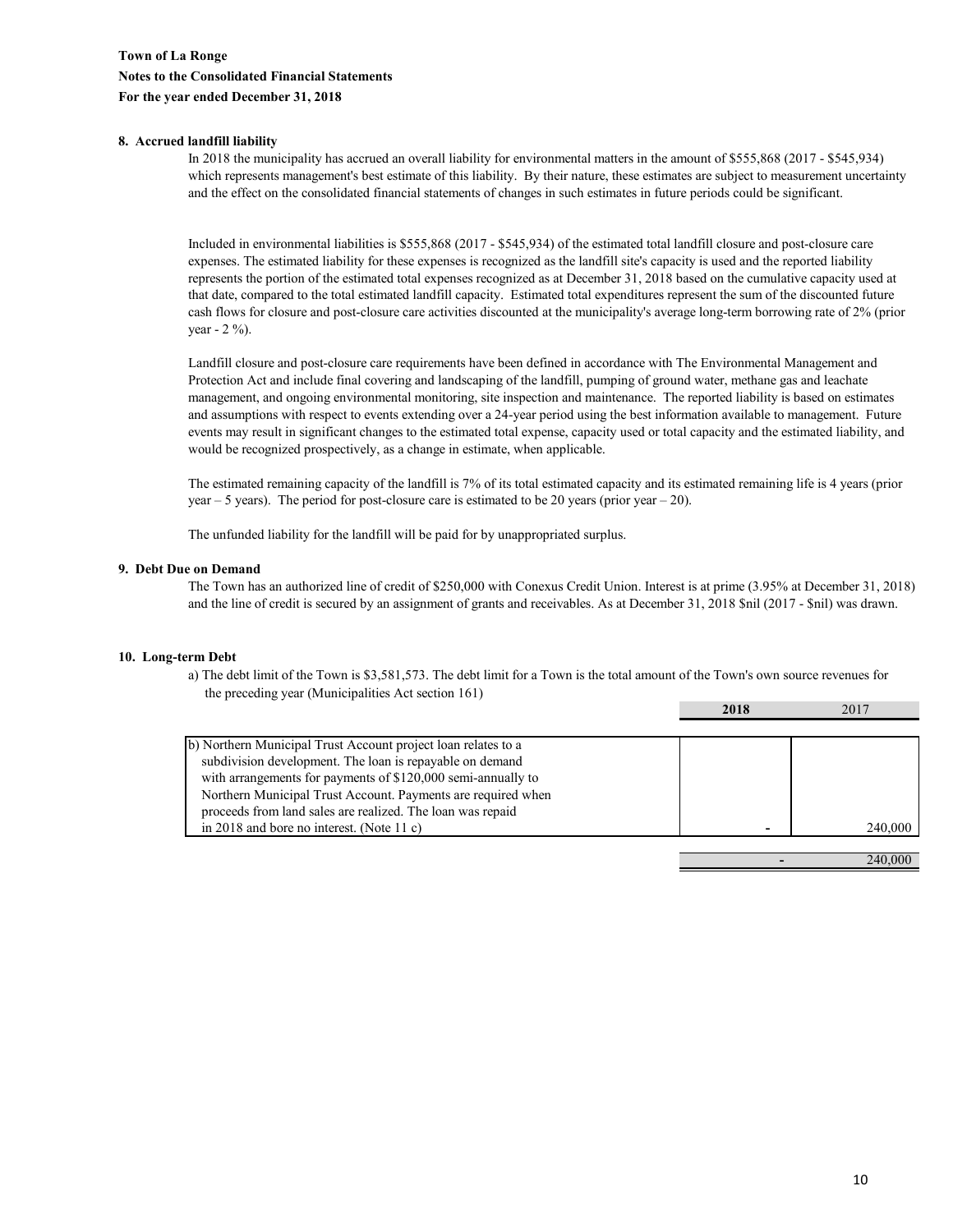#### **11. Commitments and subsequent events**

- a) The Town has committed to a Fire Protection Services Agreement with the Northern Village of Air Ronge and the Lac La Ronge Indian Band. Each community has appointed two representatives to the Board of the joint entity and the Board has the authority to charge fees to the communities. The Northern Village of Air Ronge and the Lac La Ronge Indian Band have agreed to pay the Town their share, based on the per capita share set out in the agreement, of the fire department's operating expenses. The Town's per capita share is 43.24%. The agreement is in effect from January 1, 2007 to December 31, 2032. Upon withdrawal, the withdrawing party is entitled to receive a refund of its share (in cash) of the depreciated value of the capital assets as well as their share of the unspent capital fire equipment replacement reserve.
- b) The Town of La Ronge, the Northern Village of Air Ronge and the Lac La Ronge Indian Band all have agreed to contribute funds to the Lac La Ronge Regional Water Corporation (the "LLRRWC") through cost sharing. Beginning October 1, 2010 administrative and operating expense sharing changed to the Town of La Ronge 43.24%, the Northern Village of Air Ronge 16.44% and the Lac La Ronge Indian Band 40.32%. Operational, administrative and operating expenses will be evaluated every Canada census year according to population ratios.

Lease/ownership agreements and easements are in progress for the water treatment plant, the land area surrounding the water treatment plant, and utilities associated with the water treatment plant in the Town of La Ronge and the water treatment plant and associated land of the Northern Village of Air Ronge.

The following represents the financial position and results of operations of the Lac La Ronge Regional Water Corporation as at and for year ended December 31, 2018:

|                                  | 2018       | 2017         |
|----------------------------------|------------|--------------|
|                                  |            |              |
| Assets                           |            |              |
| Cash                             | 1,320,016  | 1,517,291    |
| Other accounts receivable        | 67,675     | 127,255      |
| Total financial assets           | 1,387,691  | 1,644,546    |
| Liabilities                      |            |              |
| Accounts payable                 | 52,419     | 83,931       |
| <b>Total liabilities</b>         | 52,419     | 83,931       |
| Net financial assets             | 1,335,272  | 1,560,615    |
| Non-financial assets             |            |              |
| Tangible capital assets          | 11,735,570 | 12, 115, 073 |
| Prepayments and deferred charges | 44,939     | 42,759       |
|                                  | 11,780,509 | 12, 157, 832 |
| Accumulated surplus              | 13,115,781 | 13,718,447   |
| Revenue                          | 975,846    | 980,699      |
| Expenditures                     | 1,578,512  | 1,572,713    |
| Change in surplus                | (602, 666) | (592, 014)   |

c) The Town of La Ronge, the Northern Village of Air Ronge, Lac La Ronge Indian Band, Northern Revenue Sharing Trust and Saskatchewan Ministry of Parks, Culture & Sport all have agreed to contribute funds to the Lac La Ronge Regional Waste Management Corporation (the "Waste Management") through cost sharing. The operating expense sharing changed to the Town of La Ronge 41.39%, the Northern Village of Air Ronge 15.47%, Lac La Ronge Indian Band 37.61%, Northern Revenue Sharing Trust (4.17%) and Saskatchewan Ministry of Parks, Culture & Sport (1.36%). Operational, administrative and operating expenses will be evaluated every Canada census year according to population ratios.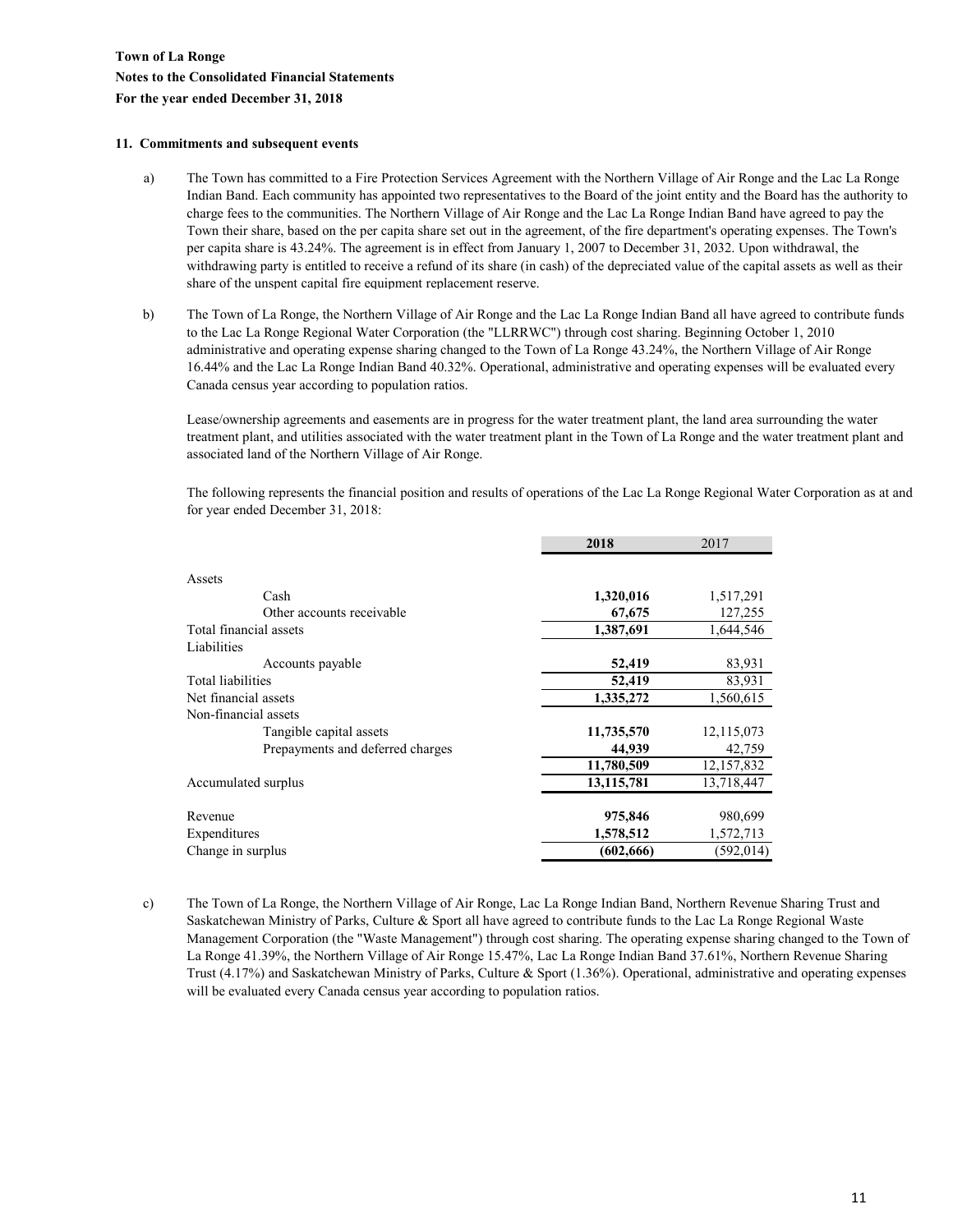#### **11. Commitments and subsequent events - continued**

The following represents the financial position and results of operations of the Lac La Ronge Regional Waste Management Corporation as at and for year ended December 31, 2018:

|                         | 2018          | 2017        |
|-------------------------|---------------|-------------|
|                         |               |             |
| Assets                  |               |             |
| Cash                    | 254,400       | 148,966     |
| Accounts receivable     | 21,307        | 274,814     |
| Total financial assets  | 275,707       | 423,780     |
| Liabilities             |               |             |
| Accounts payable        | 144,113       | 247,756     |
| Landfill liability      | 1,343,000     | 1,319,000   |
| Total liabilities       | 1,487,113     | 1,566,756   |
| Net financial assets    | (1,211,406)   | (1,142,976) |
| Non-financial assets    |               |             |
| Tangible capital assets | 55,914        | 62,127      |
| Prepaid expenses        |               | 3,562       |
|                         | 55,914        | 65,689      |
| Accumulated surplus     | (1, 155, 492) | (1,077,287) |
|                         |               |             |
| Revenue                 | 598,866       | 535,205     |
| Expenditures            | 677,071       | 556,832     |
| Change in surplus       | (78,205)      | (21,627)    |

d) The Town signed an initial agreement with the Northern Saskatchewan Administration District (the "District") as represented by the Minister of Municipal Affairs, for and on behalf of the Northern Municipal Trust Account (the "NMTA") on July 18, 2008. The agreement was the result of an application by the Town for a subdivision under the Northern Municipal Trust Account Subdivision Development Program. A superseding agreement was signed May 28, 2010.

Agreements for funding have been provided as follows:

| NMTA approved funds                  | 1.200.000 |
|--------------------------------------|-----------|
| Town of La Ronge SIGI approved funds | 560,000   |
| Total project costs                  | 1,760,000 |

Under the terms of the agreement, the Town has committed to the subdivision of thirty lots, the cost of which will be paid for by the District up to the maximum of \$1,200,000. This amount is required to be repaid by the Town in semi-annual installments of \$120,000 with no interest attached. The project was completed in 2012, with payments commencing in 2012.

The town has committed to paying for any costs exceeding \$1,200,000. Payments are to be made in bi-monthly disbursements or the Town would be required to cancel the project with an obligation to reimburse the District for any funds expended.

During the course of the project, the related land to be subdivided has been transferred to the District for consideration of \$1. If a scheduled payment is not remitted by the Town the payment will be deducted from the Town's Northern Municipal operating grant. Any payments received on lot sales by the District will be credited towards the scheduled payments due by the Town.

e) The Town has committed to the cost sharing of the total project costs to upgrade and purchase generators for the lift stations with a total estimated cost of \$3,700,000. The Town will be responsible for 1/12 of the estimated cost, equaling \$308,333. Total costs incurred to December 31, 2018 are \$3,621,098 (2017 - \$3,574,572) of which \$301,758 (2017 - \$297,881) was paid by the Town as at December 31, 2018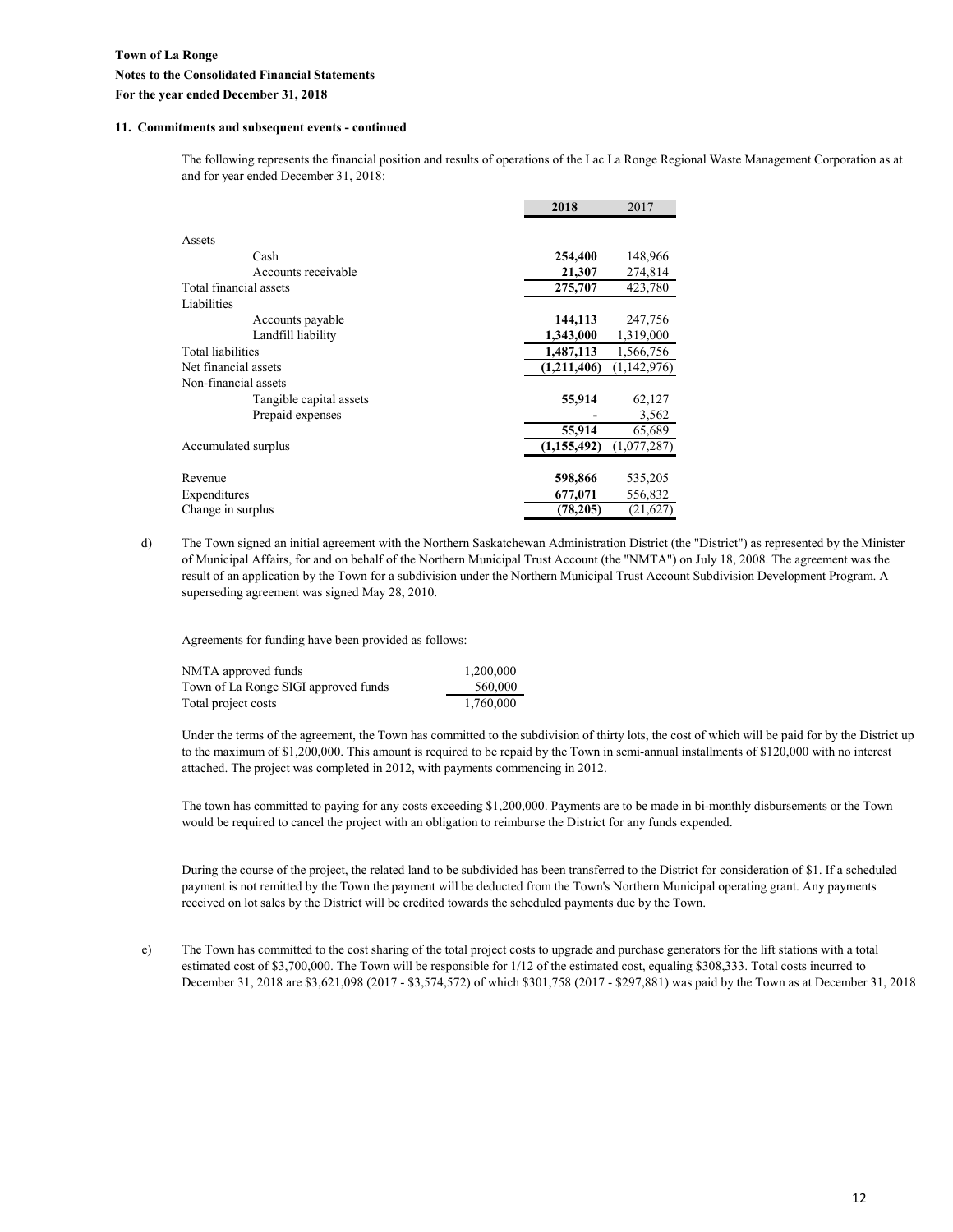#### **13. Deferred Loss**

In 2011, the Town transferred tangible capital assets with a net carrying amount of \$2,268,412 to LLRRWC for nominal proceeds. The Town's 22.27% share of the asset amounts to \$505,174 and the amount was eliminated against the investment in capital assets belonging to LLRRWC. The remaining 77.73% of the carrying amount resulted in a deferred loss which is being amortized over the useful life of the capital assets that were contributed. The amount of the loss recognized in 2018 was \$92,496 (2016 - \$92,496).

#### **14. New Standards and Amendments to Standards**

#### **Standards and amendments effective for financial statements after January 1, 2018:**

PS 3430, Restructuring Transactions

- PS 1201, Financial Statement Presentation
- PS 2601, Financial Currency Translation
- PS 3041, Portfolio Investments
- PS 3450, Financial Instruments
- PS 3280, Assets Retirement Obligations
- PS 3400, Revenue

#### **15. Budget Figures**

The budgeted figures were approved by the Mayor and Council on July 25, 2018.

#### **16. Correction of error**

The comparative figures as at December 31, 2017 and for the year then ended have been restated to correct the error in calculation of the landfill decommissioning liability.

The restatement resulted in an increase in landfill liability as at December 31, 2017 by \$536,998; increase in expense for provision for landfill liability for the year ended December 31, 2017 by \$1,697; an increase in accumulated deficit by \$536,001 and \$536,998, as at December 31, 2017 and January 1, 2017, respectively.

In addition to the above, the statement of changes in net debt, statement of cashflows and the notes to the financial statements have been adjusted accordingly.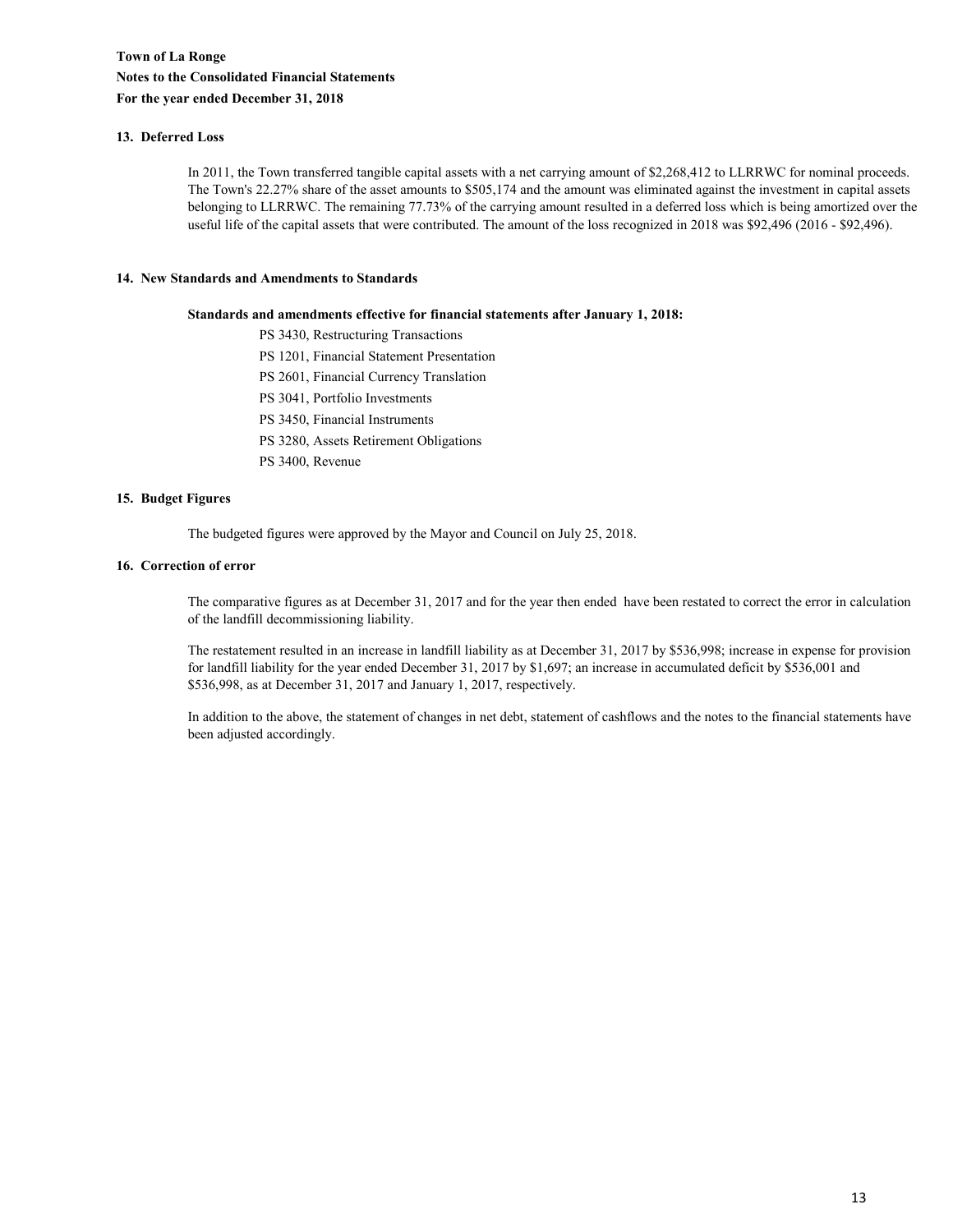## **Town of La Ronge Schedule of Taxes and Other Unconditional Revenue** For the year ended December 31, 2018<br>
Schedule 1

۰

|                                             |                          |             | $2017$ (restated - see |
|---------------------------------------------|--------------------------|-------------|------------------------|
|                                             | 2018 Budget              | 2018        | Note $16$ )            |
| <b>TAXES</b>                                |                          |             |                        |
| General municipal tax levy                  | 2,092,962                | 2,092,962   | 2,147,225              |
| Abatements and adjustments                  | 10,000                   | 839         | (9,822)                |
| Discount on current year taxes              | (100,000)                | (94, 422)   | (92,060)               |
| <b>Net Municipal Taxes</b>                  | 2,002,962                | 1,999,379   | 2,045,343              |
| Trailer license fees                        | 7,000                    | 5,919       | 7,084                  |
| Penalties on tax arrears                    | 34,000                   | 41,221      | 37,083                 |
| <b>Total Taxes</b>                          | 2,043,962                | 2,046,519   | 2,089,510              |
| <b>UNCONDITIONAL GRANTS</b>                 |                          |             |                        |
| Equalization (Revenue Sharing)              | 1,683,483                | 1,583,909   | 1,723,550              |
| <b>Total Unconditional Grants</b>           | 1,683,483                | 1,583,909   | 1,723,550              |
| <b>GRANTS IN LIEU OF TAXES</b>              |                          |             |                        |
| Federal                                     | $\overline{\phantom{0}}$ | 21,228      | 25,219                 |
| Provincial                                  |                          |             |                        |
| Other                                       | 326,641                  | 194,310     | 141,518                |
| <b>Other Government Transfers</b>           |                          |             |                        |
| S.P.C. Surcharge                            |                          | 204,590     | 201,886                |
| Sask Energy Surcharge                       | 59,000                   | 9,481       |                        |
| Other                                       |                          | 81,741      |                        |
| <b>Total Grants in Lieu of Taxes</b>        | 385,641                  | 511,350     | 368,623                |
| TOTAL TAXES AND OTHER UNCONDITIONAL REVENUE | 4,113,086                | 4, 141, 778 | 4,181,683              |

r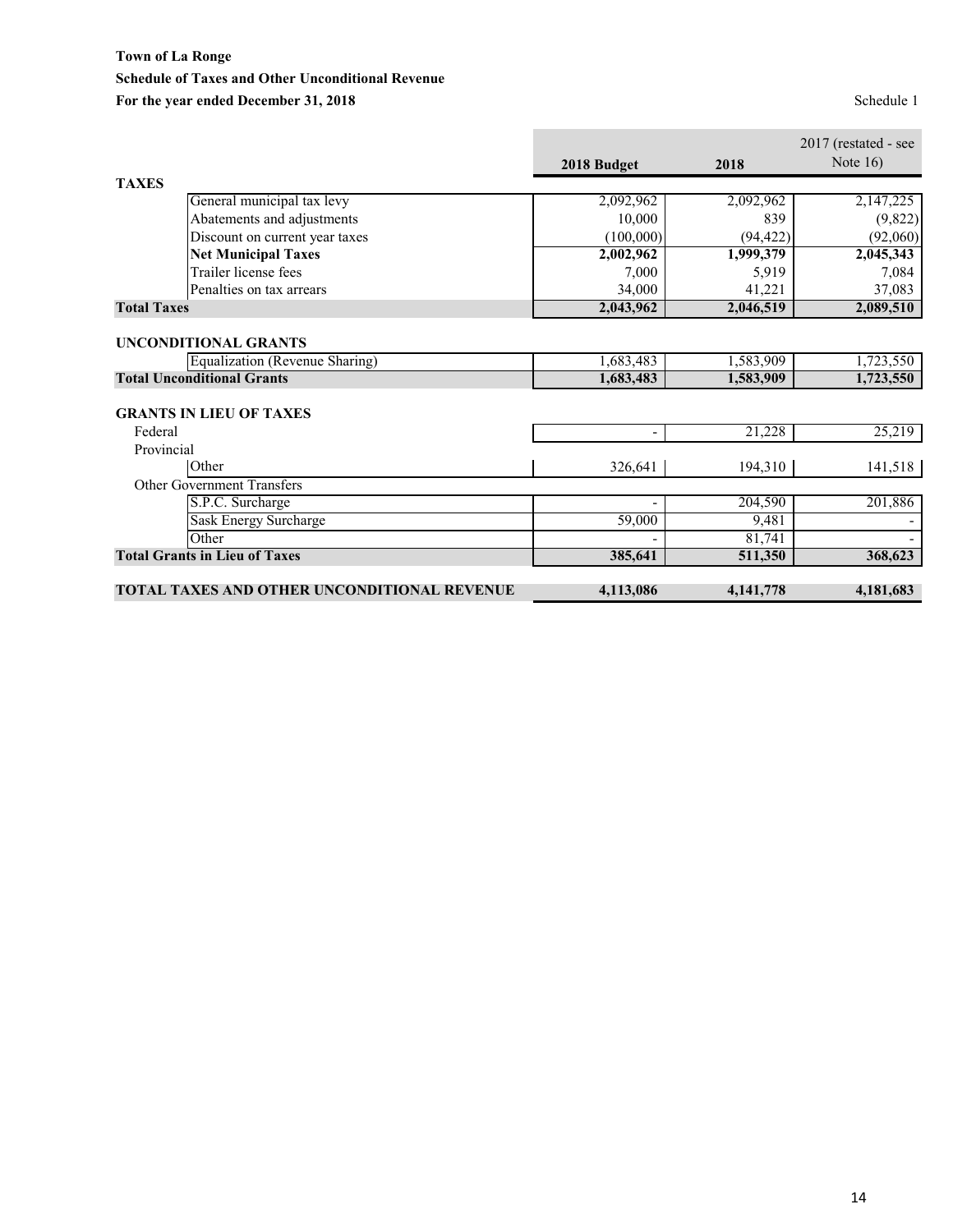|                            |                                              |             |         | $2017$ (restated -<br>see Note 16) |
|----------------------------|----------------------------------------------|-------------|---------|------------------------------------|
|                            |                                              | 2018 Budget | 2018    |                                    |
|                            | <b>GENERAL GOVERNMENT SERVICES</b>           |             |         |                                    |
| Operating                  |                                              |             |         |                                    |
|                            | Other Segmented Revenue                      |             |         |                                    |
|                            | Fees and Charges                             |             |         |                                    |
|                            | - Other (rentals, permits)                   | 4,100       | 4,422   | 66,575                             |
|                            | Total Fees and Charges                       | 4,100       | 4,422   | 66,575                             |
|                            | - Tangible capital asset sales - gain (loss) |             | 5,000   | 2,700                              |
|                            | - Land sales - gain                          | 120,000     | 112,000 | 190,739                            |
|                            | - Investment income and commissions          | 106,000     | 100,918 | 128,258                            |
|                            | - Other                                      | 55,700      | 79,263  | 115,977                            |
|                            | <b>Total Other Segmented Revenue</b>         | 285,800     | 301,603 | 504,249                            |
| <b>Total Operating</b>     |                                              | 285,800     | 301,603 | 504,249                            |
| <b>Total Capital</b>       |                                              |             |         |                                    |
|                            | <b>Total General Government Services</b>     | 285,800     | 301,603 | 504,249                            |
|                            |                                              |             |         |                                    |
| <b>PROTECTIVE SERVICES</b> |                                              |             |         |                                    |
| Operating                  |                                              |             |         |                                    |
|                            | Other Segmented Revenue                      |             |         |                                    |
|                            | Fees and Charges                             |             |         |                                    |
|                            | - Other                                      | 32,580      | 109,172 | 26,125                             |
|                            | Total Fees and Charges                       | 32,580      | 109,172 | 26,125                             |

| <b>Total Protective Services</b>     | 452,692 | 453,982 | 362,794 |
|--------------------------------------|---------|---------|---------|
| <b>Total Capital</b>                 |         |         |         |
| <b>Total Operating</b>               | 452,692 | 453,982 | 362,794 |
| <b>Total Conditional Grants</b>      | 420,112 | 344,810 | 336,669 |
| - Other                              |         | 344,810 | 336,669 |
| - Local government                   | 420,112 |         |         |
| <b>Conditional Grants</b>            |         |         |         |
| <b>Total Other Segmented Revenue</b> | 32.580  | 109,172 | 26,125  |
| Total Fees and Charges               | 32,580  | 109,172 | 26,125  |
| - Other                              | 34.JOU  | 109.172 | 20.12J  |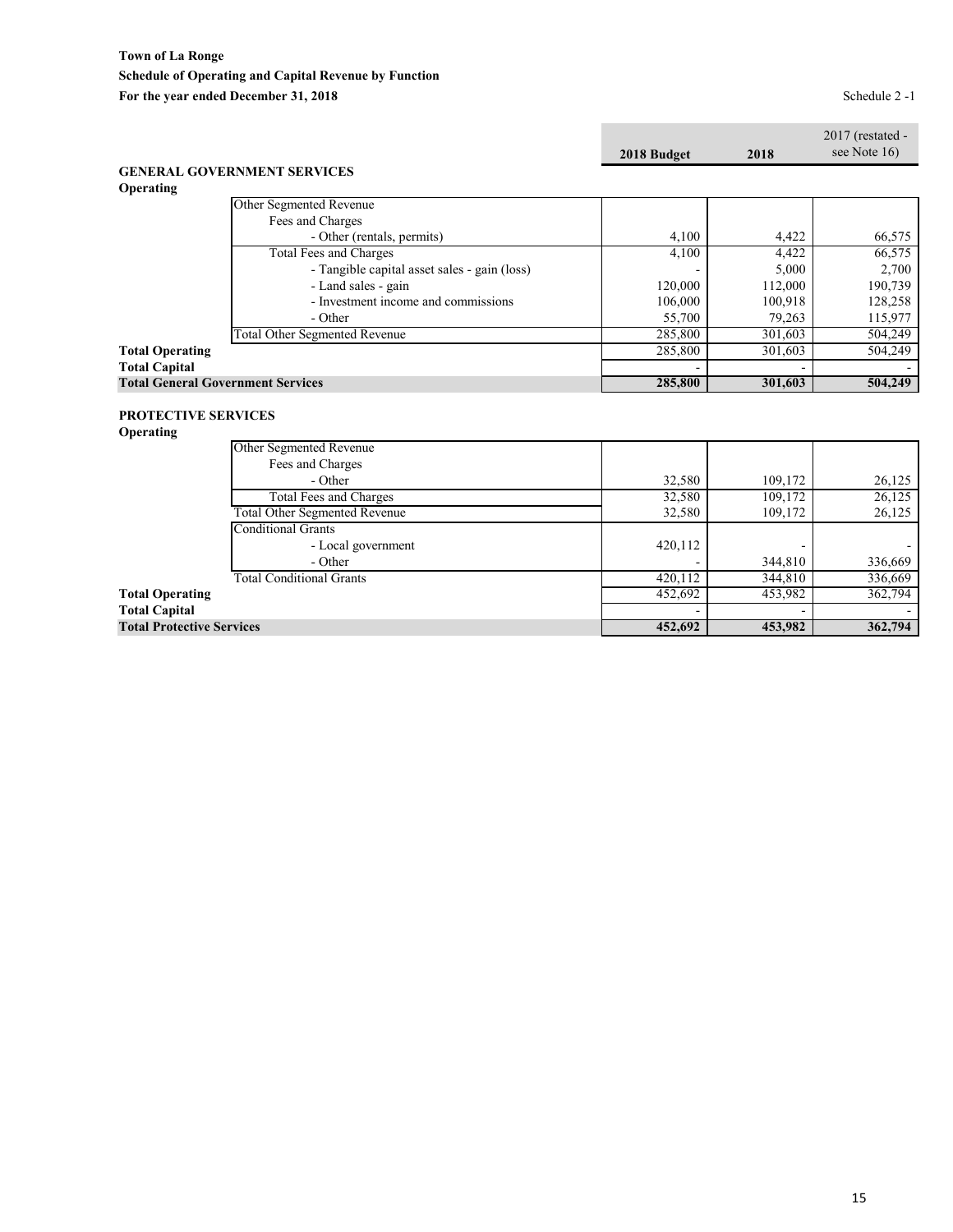**Town of La Ronge Schedule of Operating and Capital Revenue by Function** For the year ended December 31, 2018<br>
Schedule 2 - 2

|                                      |                                                   |                      |         | 2017 (restated - |
|--------------------------------------|---------------------------------------------------|----------------------|---------|------------------|
|                                      |                                                   | 2018 Budget          | 2018    | see Note 16)     |
|                                      | <b>TRANSPORTATION SERVICES</b>                    |                      |         |                  |
| Operating                            |                                                   |                      |         |                  |
|                                      | Other Segmented Revenue                           |                      |         |                  |
|                                      | Fees and Charges                                  |                      |         |                  |
|                                      | - Custom work                                     | 7,000                | 9,653   | 32,898           |
|                                      | - Sales of supplies                               | 500                  | 1,118   | 175              |
|                                      | - Frontage                                        | 37.660               | 23,962  | 44,493           |
|                                      | - Other (airport)                                 | 419,856              | 414,679 | 568,167          |
|                                      | <b>Total Fees and Charges</b>                     | 465,016              | 449.412 | 645,733          |
|                                      | <b>Total Other Segmented Revenue</b>              | 465,016              | 449,412 | 645,733          |
|                                      | <b>Total Conditional Grants</b>                   |                      |         |                  |
| <b>Total Operating</b>               |                                                   | 465,016              | 449,412 | 645,733          |
| Capital                              |                                                   |                      |         |                  |
|                                      | <b>Conditional Grants</b>                         |                      |         |                  |
|                                      | - Gas Tax                                         |                      |         | 891,201          |
|                                      | - Canada/Sask Municipal Rural Infrastructure Fund |                      | 300,981 | 949,536          |
| <b>Total Capital</b>                 |                                                   |                      | 300,981 | 1,840,737        |
| <b>Total Transportation Services</b> |                                                   | 465,016              | 750,393 | 2,486,470        |
|                                      |                                                   |                      |         |                  |
|                                      | <b>ENVIRONMENTAL AND PUBLIC HEALTH SERVICES</b>   |                      |         |                  |
| Operating                            |                                                   |                      |         |                  |
|                                      | Other Segmented Revenue                           |                      |         |                  |
|                                      | Fees and Charges                                  |                      |         |                  |
|                                      | - Waste and Disposal Fees                         | 187,000              | 588,928 | 186,984          |
|                                      | - Other                                           | 1,050                | 16,586  | 880              |
|                                      | <b>Total Fees and Charges</b>                     | 188,050              | 605,514 | 187,864          |
|                                      | <b>Total Other Segmented Revenue</b>              | 188,050              | 605,514 | 187,864          |
|                                      | <b>Conditional Grants</b>                         |                      |         |                  |
|                                      | $\sim$ $\cdot$                                    | $\sim$ $\sim$ $\sim$ | 20000   | $1 - 22$         |

| - Other                                               | 2,527   | 269,650 | 4.522   |
|-------------------------------------------------------|---------|---------|---------|
| <b>Total Conditional Grants</b>                       | 2,527   | 269,650 | 4.522   |
| <b>Total Operating</b>                                | 190.577 | 875,164 | 192,386 |
| Capital                                               |         |         |         |
| <b>Total Capital</b>                                  |         |         |         |
| <b>Total Environmental and Public Health Services</b> | 190,577 | 875,164 | 192,386 |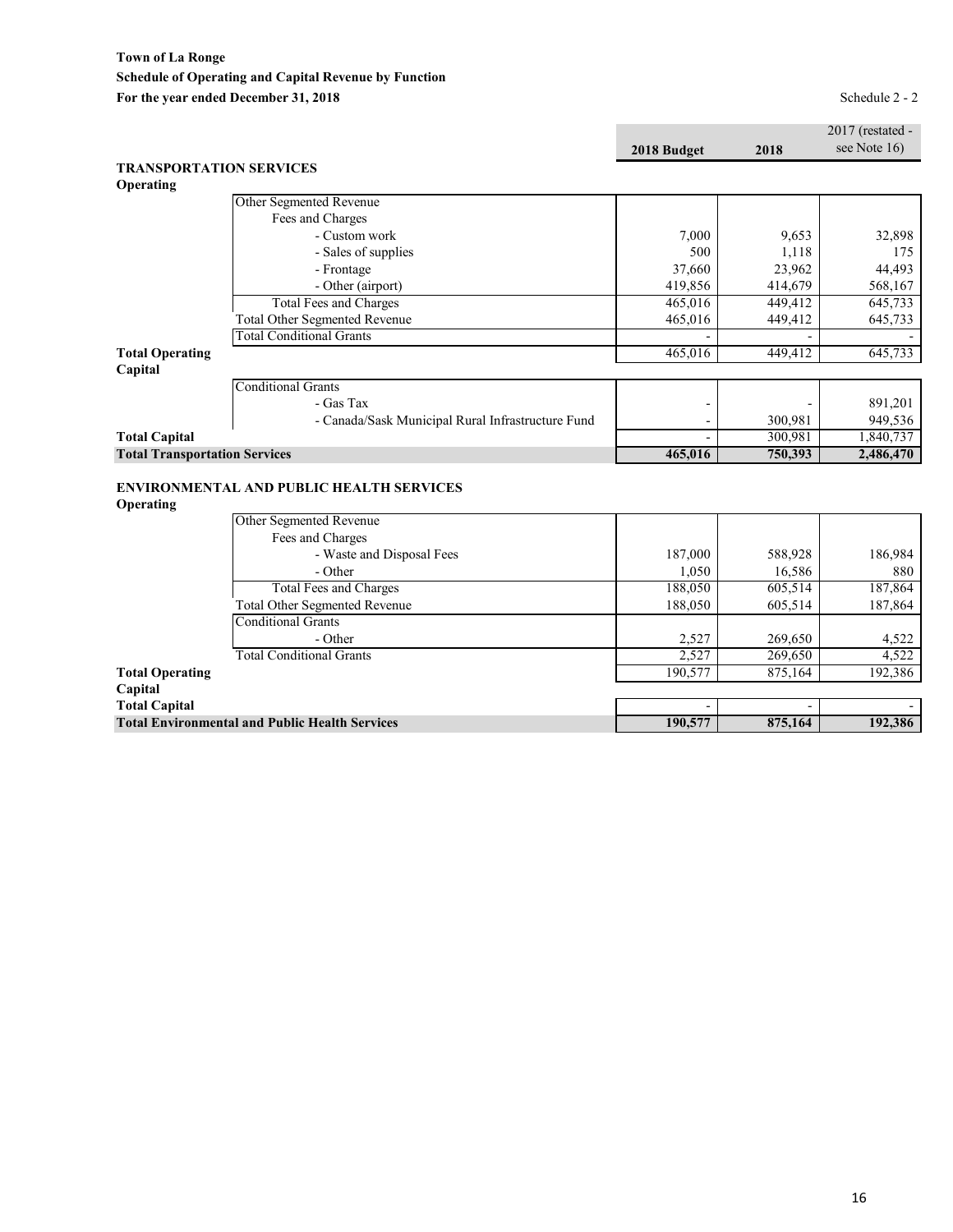|                            |             |      | $2017$ (restated - |
|----------------------------|-------------|------|--------------------|
|                            | 2018 Budget | 2018 | see Note $16$      |
| <b>EVELOPMENT SERVICES</b> |             |      |                    |

#### **PLANNING AND DE Operating**

| 43,715 | 81,623 | 41,782 |
|--------|--------|--------|
| 43,715 | 81,623 | 41,782 |
|        |        |        |
|        |        |        |
| 43,715 | 81,623 | 41,782 |
|        |        |        |
|        |        |        |
|        |        |        |
|        |        |        |
| 43,715 | 81,623 | 41,782 |
|        |        |        |
|        |        |        |
|        |        |        |
|        |        |        |
|        |        |        |
|        |        |        |
| 43,715 | 81,623 | 41,782 |
|        |        |        |

#### **RECREATION AND CULTURAL SERVICES**

#### **Operating**

|                        | Other Segmented Revenue                       |         |         |         |
|------------------------|-----------------------------------------------|---------|---------|---------|
|                        | Fees and Charges                              |         |         |         |
|                        | - Other                                       | 79,138  | 87,666  | 92,791  |
|                        | Total Fees and Charges                        | 79,138  | 87,666  | 92,791  |
|                        | Total Other Segmented Revenue                 | 79,138  | 87,666  | 92,791  |
|                        | Conditional Grants                            |         |         |         |
|                        | - Other                                       | 22,000  | 8,749   | 44,035  |
|                        | <b>Total Conditional Grants</b>               | 22,000  | 8,749   | 44,035  |
| <b>Total Operating</b> |                                               | 101,138 | 96,415  | 136,826 |
| Capital                |                                               |         |         |         |
|                        | Conditional Grants                            |         |         |         |
|                        | - Other                                       | 49,357  | 69,727  | 93,427  |
| <b>Total Capital</b>   |                                               | 49,357  | 69,727  | 93,427  |
|                        | <b>Total Recreation and Cultural Services</b> | 150,495 | 166,142 | 230,253 |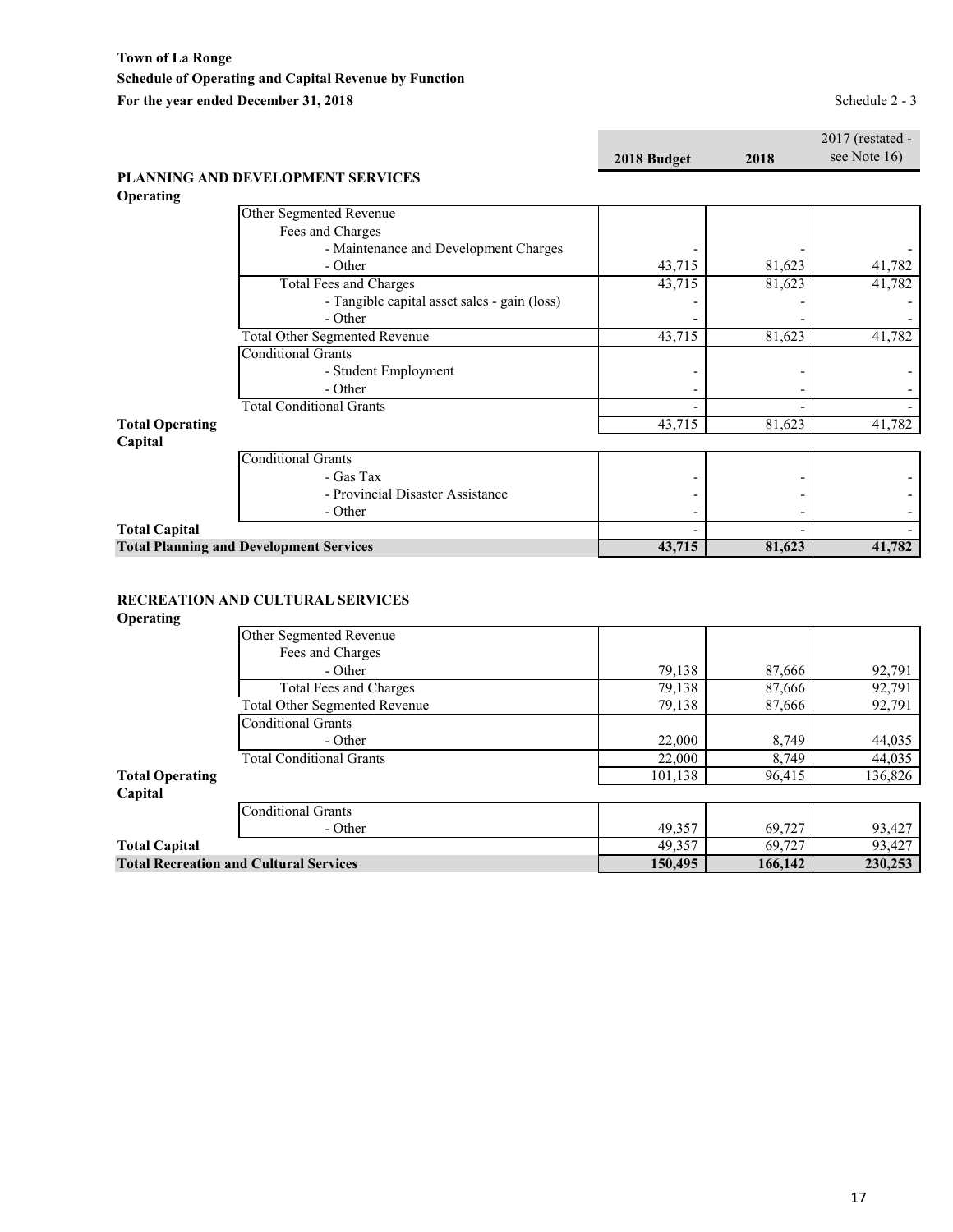**Town of La Ronge Schedule of Operating and Capital Revenue by Function** For the year ended December 31, 2018<br>
Schedule 2 - 4

|                                      |                                                        |             |           | 2017 (restated - |
|--------------------------------------|--------------------------------------------------------|-------------|-----------|------------------|
|                                      |                                                        | 2018 Budget | 2018      | see Note 16)     |
| <b>UTILITY SERVICES</b>              |                                                        |             |           |                  |
| Operating                            |                                                        |             |           |                  |
|                                      | Other Segmented Revenue                                |             |           |                  |
|                                      | Fees and Charges                                       |             |           |                  |
|                                      | - Water                                                | 647,000     | 654,371   | 681,363          |
|                                      | - Sewer                                                | 690,200     | 698,121   | 690,990          |
|                                      | - Other                                                | 9,650       | 12,931    | (3,189)          |
|                                      | <b>Total Fees and Charges</b>                          | 1,346,850   | 1,365,423 | 1,369,164        |
|                                      | - Other                                                |             | 6,947     |                  |
|                                      | <b>Total Other Segmented Revenue</b>                   | 1,346,850   | 1,372,370 | 1,369,164        |
|                                      | <b>Total Conditional Grants</b>                        |             |           |                  |
| <b>Total Operating</b>               |                                                        | 1,346,850   | 1,372,370 | 1,369,164        |
| Capital                              |                                                        |             |           |                  |
|                                      | <b>Conditional Grants</b>                              |             |           |                  |
|                                      | - Sask Water Corp.                                     |             | 85,856    |                  |
|                                      | - Other (cost sharing subsidy, regional water system)  |             | 398,649   | 942,738          |
| <b>Total Capital</b>                 |                                                        |             | 484.505   | 942,738          |
| <b>Total Utility Services</b>        |                                                        | 1,346,850   | 1,856,875 | 2,311,902        |
|                                      |                                                        |             |           |                  |
|                                      | <b>TOTAL OPERATING AND CAPITAL REVENUE BY FUNCTION</b> | 2,935,145   | 4,485,782 | 6,129,836        |
|                                      |                                                        |             |           |                  |
| <b>SUMMARY</b>                       |                                                        |             |           |                  |
| <b>Total Other Segmented Revenue</b> |                                                        | 2,441,149   | 3,007,360 | 2,867,708        |
| <b>Total Conditional Grants</b>      |                                                        | 444,639     | 623,209   | 385,226          |
|                                      | <b>Total Capital Grants and Contributions</b>          | 49,357      | 855,213   | 2,876,902        |
|                                      | <b>TOTAL OPERATING AND CAPITAL REVENUE BY FUNCTION</b> | 2,935,145   | 4,485,782 | 6,129,836        |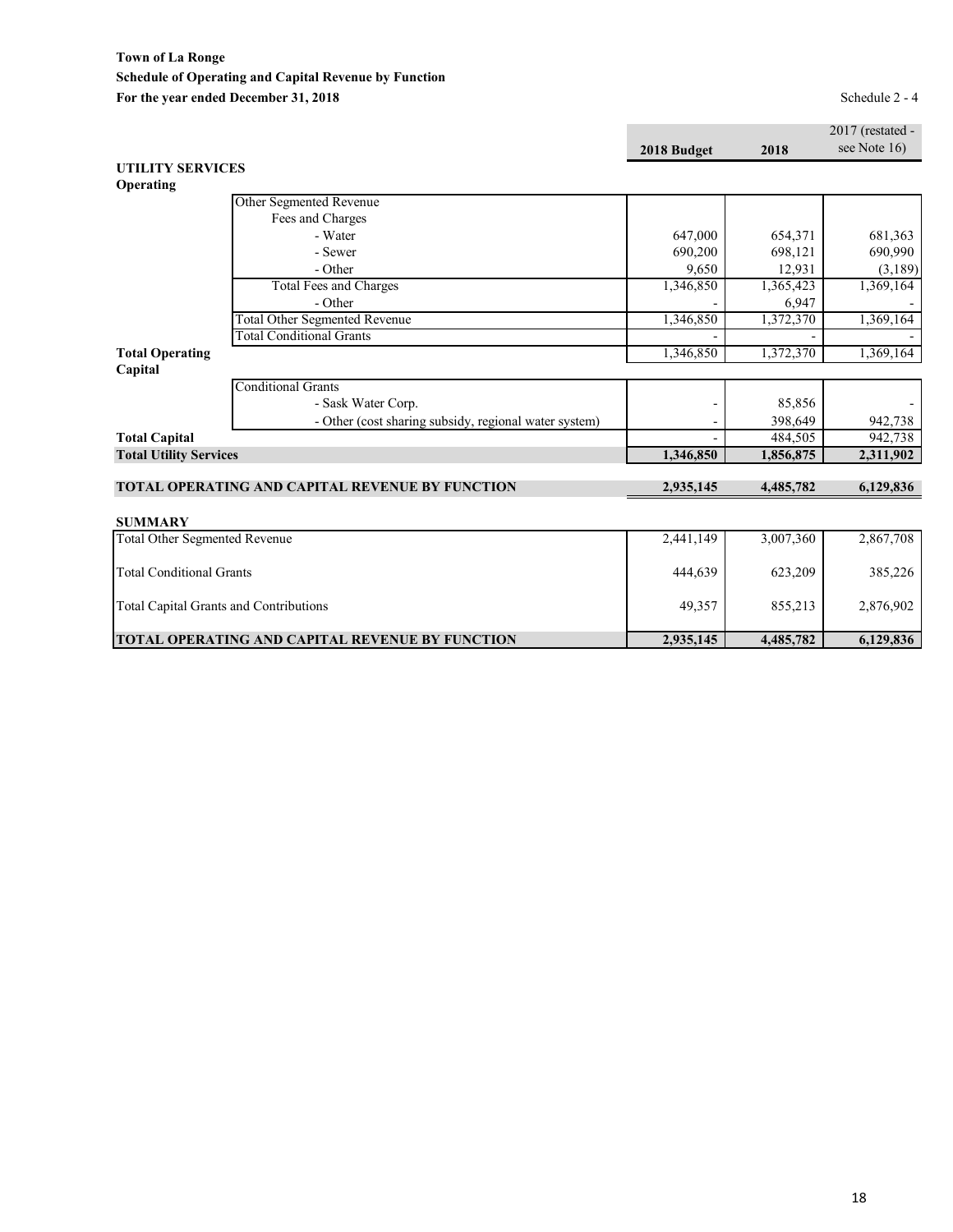|                                    |                                           |             |           | $2017$ (restated - |
|------------------------------------|-------------------------------------------|-------------|-----------|--------------------|
|                                    |                                           | 2018 Budget | 2018      | see Note $16$      |
| <b>GENERAL GOVERNMENT SERVICES</b> |                                           |             |           |                    |
|                                    | Council remuneration, benefits and travel | 112,081     | 108,730   | 111,236            |
|                                    | Wages and benefits                        | 281,603     | 320,550   | 332,600            |
|                                    | Professional/Contractual services         | 226,650     | 287,679   | 181,274            |
|                                    | <b>Utilities</b>                          | 36,930      | 16,403    | 26,334             |
|                                    | Maintenance, materials and supplies       | 88,650      | 138,723   | 40,954             |
|                                    | Amortization                              |             | 61,018    | 61,019             |
|                                    | Interest                                  | 700         | 2.721     | 3,787              |
|                                    | Allowance for doubtful accounts           |             | 212,208   | (7,860)            |
|                                    | Other                                     | 10,000      | 76,728    | 10,000             |
| <b>Total Government Services</b>   |                                           | 756,614     | 1,224,760 | 759,344            |

### **PROTECTIVE SERVICES**

| <b>Police protection</b>           |           |         |         |
|------------------------------------|-----------|---------|---------|
| Wages and benefits                 | 43,660    | 65,722  | 41,108  |
| Professional/Contractual services  | 380,103   | 202,494 | 196,608 |
| <b>Utilities</b>                   | 8,800     | 6,149   | 8,602   |
| Maintenance, material and supplies | 1,850     | 3,218   | 1,039   |
| <b>Fire protections</b>            |           |         |         |
| Wages and benefits                 | 365,544   | 371,273 | 319,892 |
| Professional/Contractual services  | 105,691   | 83,446  | 80,481  |
| <b>Utilities</b>                   | 18,320    | 17,821  | 19,159  |
| Maintenance, material and supplies | 113,594   | 97,328  | 80,735  |
| Amortization                       |           | 58,100  | 58,112  |
| Other (animal control)             | 15,000    | 15,000  | 5,528   |
| <b>Total Protective Services</b>   | 1,052,562 | 920,551 | 811,264 |

#### **TRANSPORTATION SERVICES**

| Wages and benefits                   | 608,568                  | 627,236   | 596,405   |
|--------------------------------------|--------------------------|-----------|-----------|
| Professional/Contractual Services    | 191.717                  | 252,726   | 2,883,527 |
| <b>Utilities</b>                     | 151,277                  | 158,962   | 147.941   |
| Maintenance, materials, and supplies | 189,116                  | 174,004   | 269,754   |
| Amortization                         | $\overline{\phantom{0}}$ | 495.838   | 493,354   |
| <b>Total Transportation Services</b> | 1,140,678                | 1,708,766 | 4,390,981 |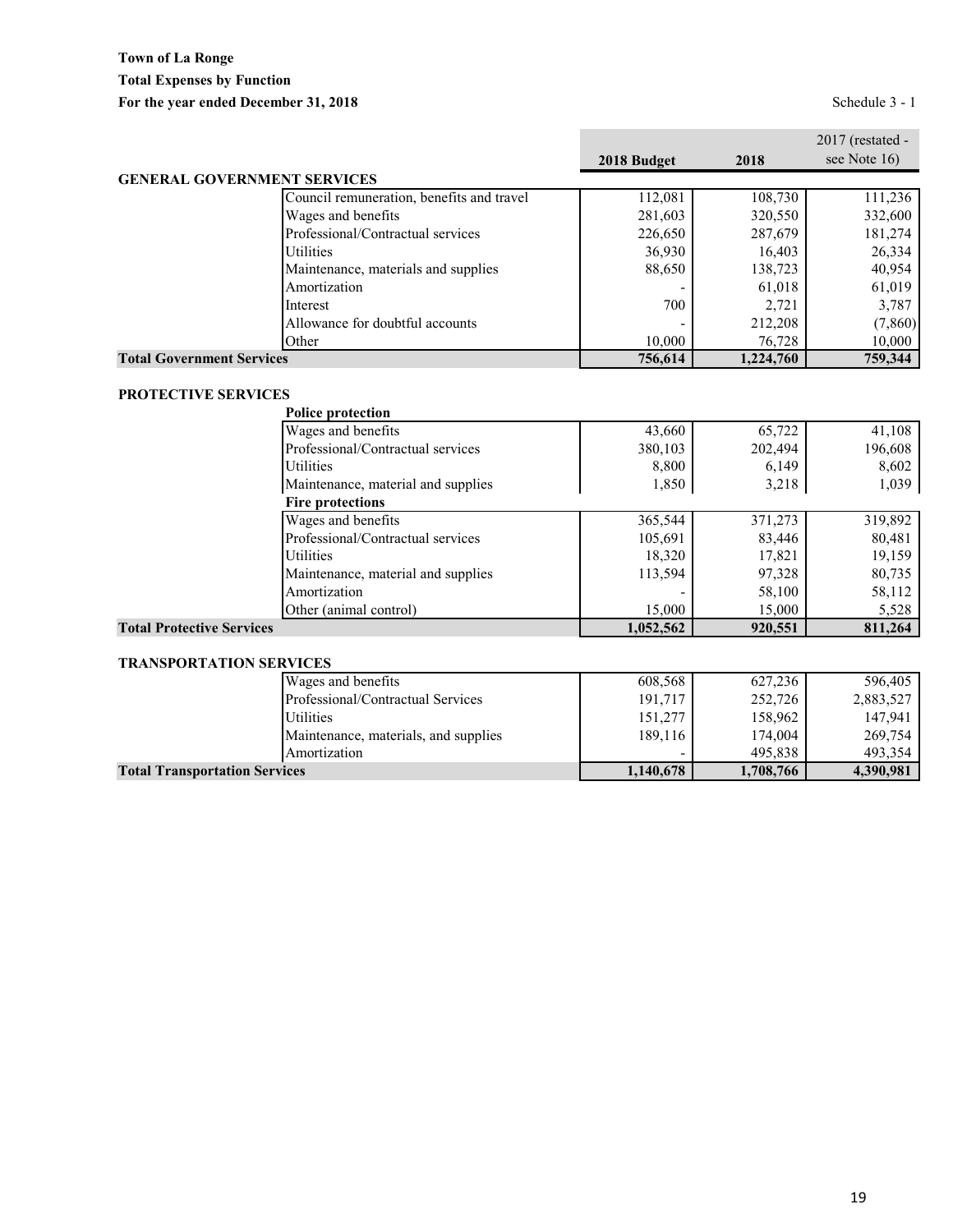## **Town of La Ronge Total Expenses by Function** For the year ended December 31, 2018<br>
Schedule 3 - 2

|                                                       |             |         | 2017 (restated - |
|-------------------------------------------------------|-------------|---------|------------------|
|                                                       | 2018 Budget | 2018    | see Note 16)     |
| <b>ENVIRONMENTAL AND PUBLIC HEALTH SERVICES</b>       |             |         |                  |
| Wages and benefits                                    | 60,150      | 580,894 | 59,550           |
| Professional/Contractual services                     | 145,330     | 8,010   | 145,457          |
| Maintenance, materials and supplies                   | 20,000      | 147,418 | 8,794            |
| Amortization                                          |             | 27,402  | 24,828           |
| Other                                                 | 109,000     | 34,549  | 18,963           |
| <b>Total Environmental and Public Health Services</b> | 334,480     | 798,273 | 257,592          |
|                                                       |             |         |                  |
| PLANNING AND DEVELOPMENT SERVICES                     |             |         |                  |
| Wages and benefits                                    |             | 89,008  |                  |
| Professional/Contractual Services                     | 58,325      | 120,479 | 62,562           |
| Grants and contributions<br>- Operating               | 117,500     | 115,081 | 117,500          |
| Other                                                 |             | 7,404   |                  |
| <b>Total Planning and Development Services</b>        | 175,825     | 331,972 | 180,062          |
|                                                       |             |         |                  |
| RECREATION AND CULTURAL SERVICES                      |             |         |                  |
| Wages and benefits                                    | 454,022     | 458,643 | 455,139          |
| Professional/Contractual services                     | 130,385     | 139,813 | 126,188          |
| Utilities                                             | 100,750     | 112,596 | 97,987           |
| Maintenance, materials and supplies                   | 43,650      | 68,998  | 101,147          |
| Grants and contributions<br>- Operating               | 5,500       | 5,000   | 5,500            |
| Amortization                                          |             | 95,146  | 95,701           |
| <b>Total Recreation and Cultural Services</b>         | 734,307     | 880,196 | 881,662          |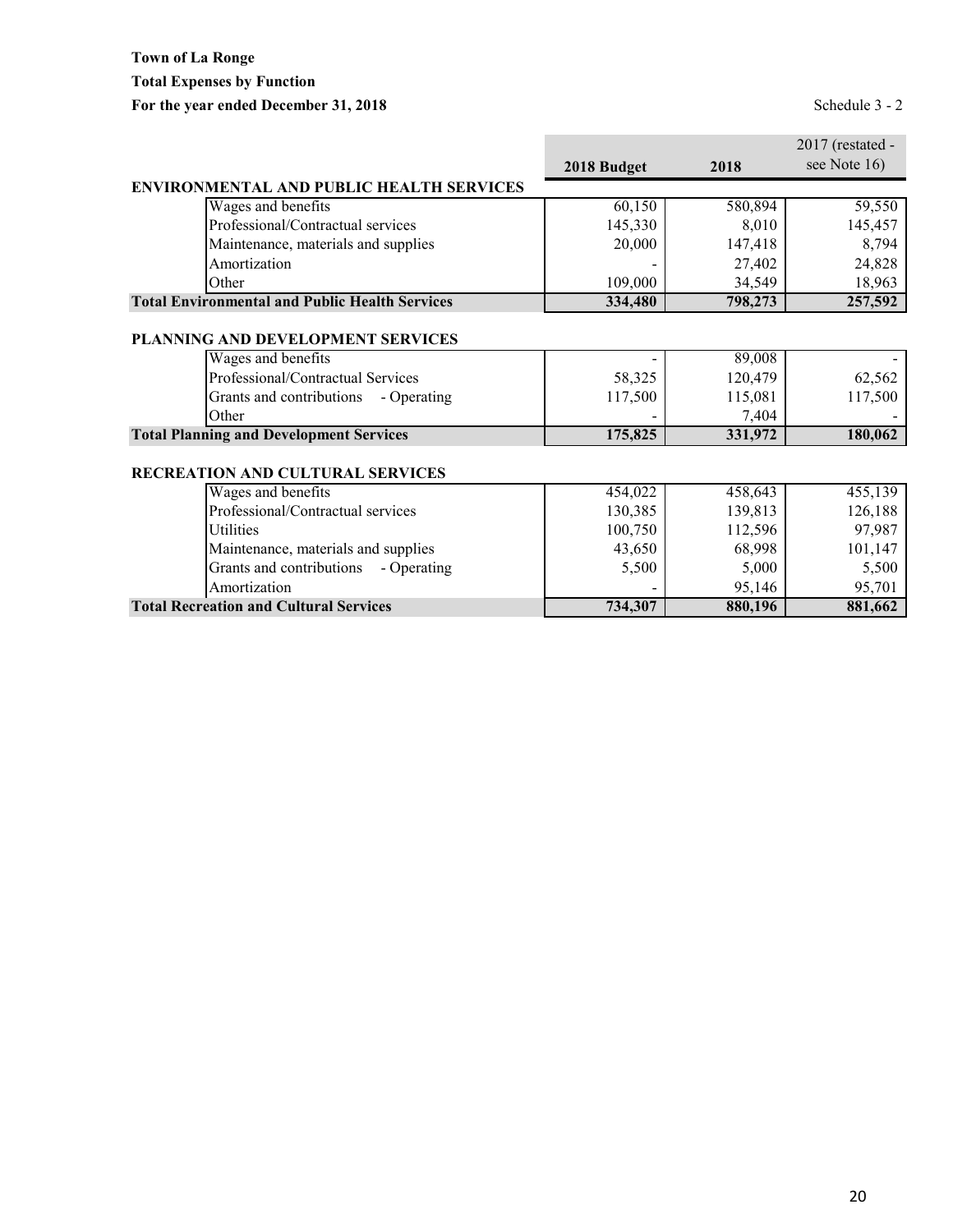## **Town of La Ronge Total Expenses by Function** For the year ended December 31, 2018<br>Schedule 3 - 3

|                                     | 2018 Budget | 2018      | $2017$ (restated -<br>see Note 16) |
|-------------------------------------|-------------|-----------|------------------------------------|
| <b>UTILITY SERVICES</b>             |             |           |                                    |
| Wages and benefits                  | 312,435     | 382,276   | 353,251                            |
| Professional/Contractual services   | 558,175     | 450,812   | 848,150                            |
| <b>Utilities</b>                    | 67,100      | 522,659   | 111,912                            |
| Maintenance, materials and supplies | 165,000     | 199,475   | 108,647                            |
| Amortization                        |             | 437,229   | 443,355                            |
| Other (Amortization of loss - WTP)  |             | 92,496    | 92,496                             |
| <b>Total Utility Services</b>       | 1,102,710   | 2,084,947 | 1,957,811                          |
|                                     |             |           |                                    |
|                                     |             |           |                                    |

| <b>TOTAL EXPENSES BY FUNCTION</b> | 5,297,176 | 7,949,465 | 9,238,716 |
|-----------------------------------|-----------|-----------|-----------|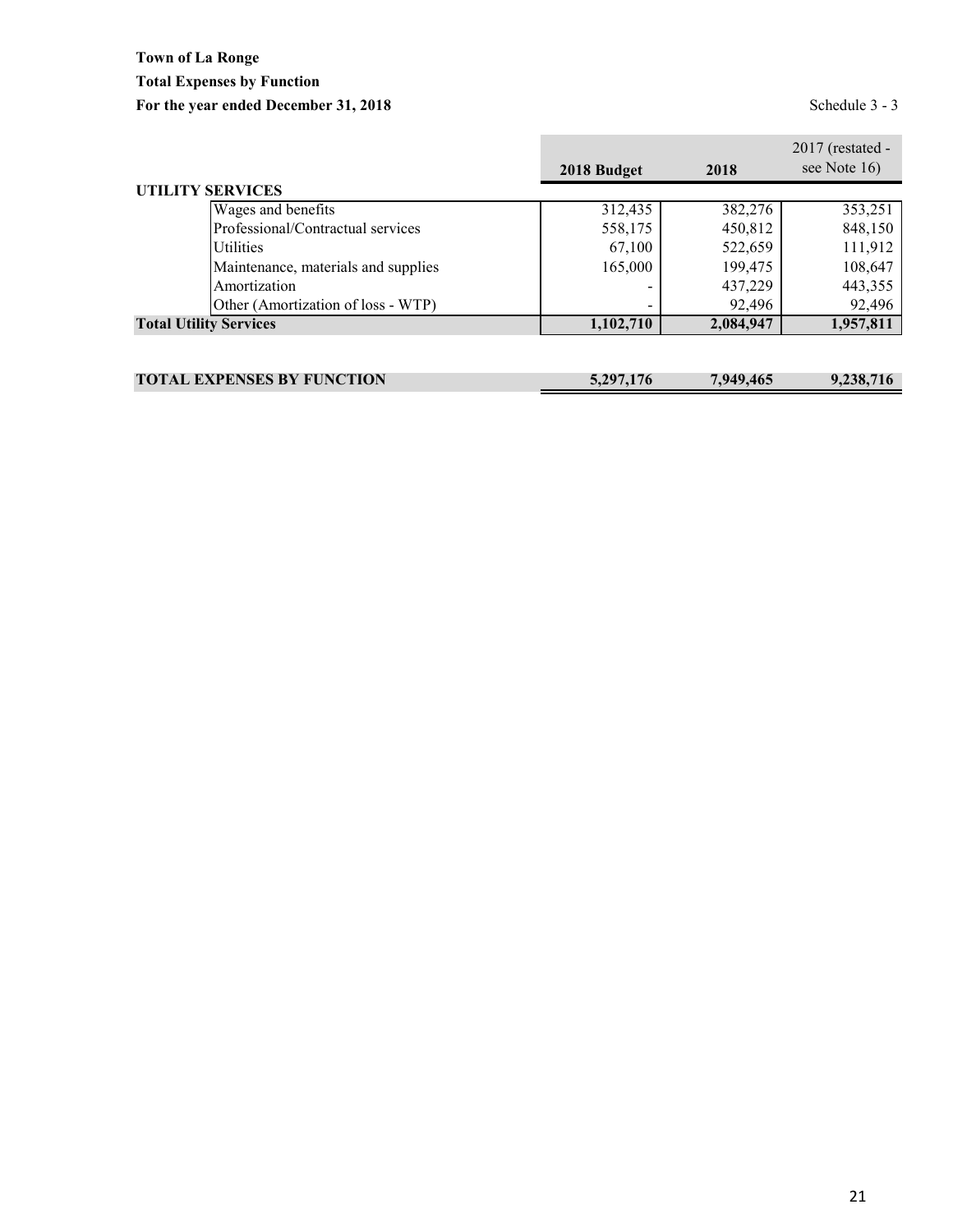#### **Town of La Ronge Schedule of Segment Disclosure by Function (Current Year Budget) For the year ended December 31, 2018** Schedule 4-1

|                                           | General    | <b>Protective</b> | Transportation  | Environmental &      | <b>Planning and</b> | <b>Recreation and</b> |                         |              |
|-------------------------------------------|------------|-------------------|-----------------|----------------------|---------------------|-----------------------|-------------------------|--------------|
|                                           | Government | <b>Services</b>   | <b>Services</b> | <b>Public Health</b> | Development         | Culture               | <b>Utility Services</b> | <b>Total</b> |
| <b>Revenues (Schedule 2)</b>              |            |                   |                 |                      |                     |                       |                         |              |
| Tangible Capital Asset Sales - Gain       |            |                   |                 |                      |                     |                       |                         |              |
| Land Sales - Gain                         | 120,000    |                   |                 |                      |                     |                       |                         | 120,000      |
| Investment Income and Commissions         | 106,000    |                   |                 |                      |                     |                       |                         | 106,000      |
| Other Revenues                            | 55,700     |                   |                 |                      |                     |                       |                         | 55,700       |
| Grants - Conditional                      |            | 420,112           |                 | 2,527                |                     | 22,000                |                         | 444,639      |
| - Capital                                 |            |                   |                 |                      |                     | 49,357                |                         | 49,357       |
|                                           |            |                   |                 |                      |                     |                       |                         |              |
| <b>Total revenues</b>                     | 285,800    | 452,692           | 465,016         | 190,577              | 43,715              | 150,495               | 1,346,850               | 2,935,145    |
| <b>Expenses (Schedule 3)</b>              |            |                   |                 |                      |                     |                       |                         |              |
| Council Remuneration, Benefits and Travel | 112,081    |                   |                 |                      |                     |                       |                         | 112,081      |
| Wages & Benefits                          | 281,603    | 409,204           | 608,568         | 60,150               |                     | 454,022               | 312,435                 | 2,125,982    |
| Professional/Contractual Services         | 226,650    | 485,794           | 191,717         | 145,330              | 58,325              | 130,385               | 558,175                 | 1,796,376    |
| Utilities                                 | 36,930     | 27,120            | 151,277         |                      |                     | 100,750               | 67,100                  | 383,177      |
| Maintenance Materials and Supplies        | 88,650     | 115,444           | 189,116         | 20,000               |                     | 43,650                | 165,000                 | 621,860      |
| Grants and Contributions                  |            |                   |                 |                      | 117,500             | 5,500                 |                         | 123,000      |
| Amortization                              |            |                   |                 |                      |                     |                       |                         |              |
| Interest                                  | 700        |                   |                 |                      |                     |                       |                         | 700          |
| Other                                     | 10,000     | 15,000            |                 | 109,000              |                     |                       |                         | 134,000      |
| <b>Total expenses</b>                     | 756,614    | 1,052,562         | 1,140,678       | 334,480              | 175,825             | 734,307               | 1,102,710               | 5,297,176    |
|                                           |            |                   |                 |                      |                     |                       |                         |              |
| <b>Surplus (Deficit) by Function</b>      | (470, 814) | (599, 870)        | (675, 662)      | (143,903)            | (132, 110)          | (583, 812)            | 244,140                 | (2,362,031)  |

Taxation and other unconditional revenue (Schedule 1) 4,113,086

**Net Surplus (Deficit)** 1,751,055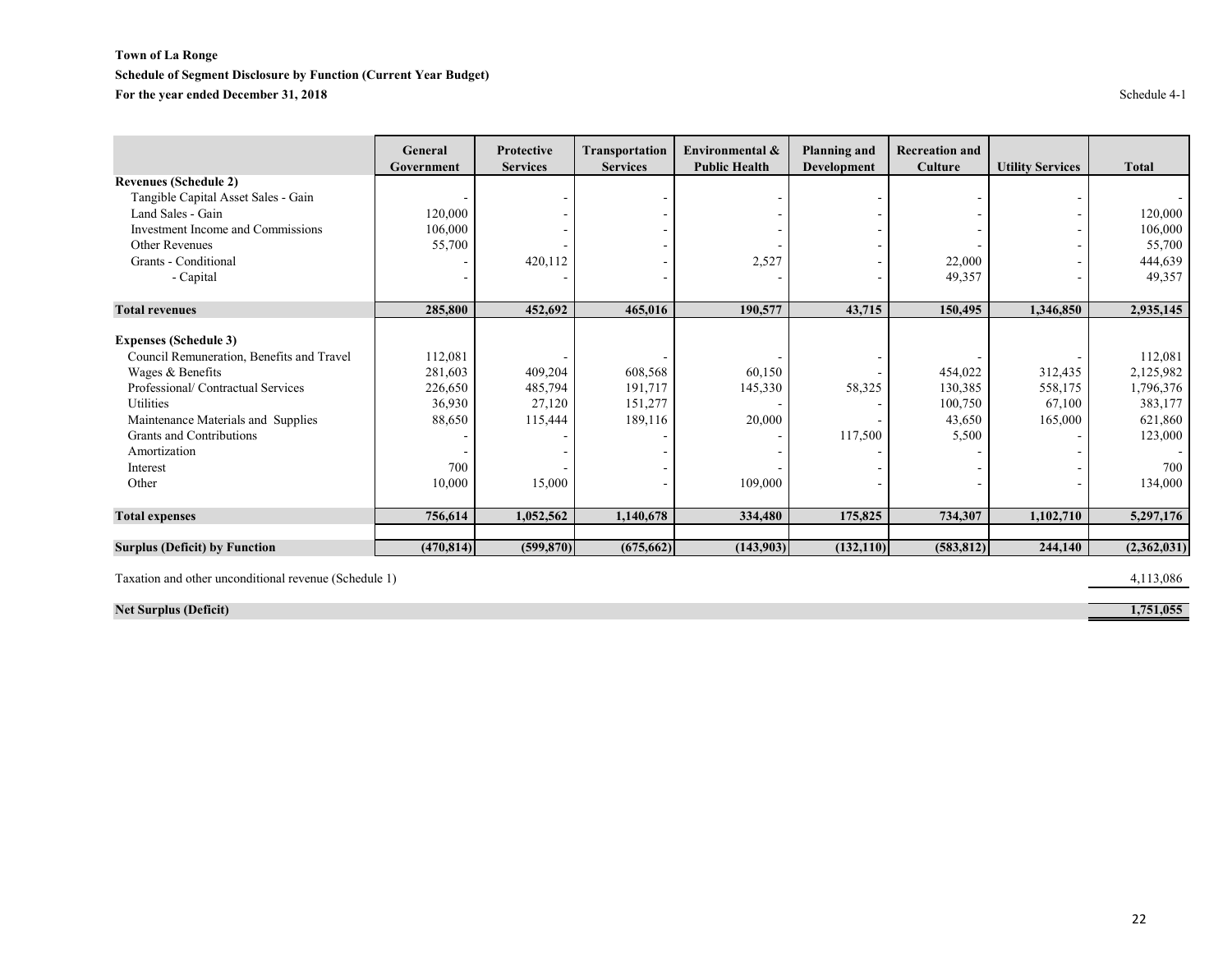#### **Town of La Ronge Schedule of Segment Disclosure by Function (Current Year Actual) For the year ended December 31, 2018** Schedule 4-2

|                                           | General    | <b>Protective</b> | <b>Transportation</b> | Environmental &      | <b>Planning and</b> | <b>Recreation and</b> |                         |              |
|-------------------------------------------|------------|-------------------|-----------------------|----------------------|---------------------|-----------------------|-------------------------|--------------|
|                                           | Government | <b>Services</b>   | <b>Services</b>       | <b>Public Health</b> | Development         | Culture               | <b>Utility Services</b> | <b>Total</b> |
| <b>Revenues (Schedule 2)</b>              |            |                   |                       |                      |                     |                       |                         |              |
| Fees and Charges                          | 4,422      | 109,172           | 449,412               | 605,514              | 81,623              | 87,666                | 1,365,423               | 2,703,232    |
| Tangible Capital Asset Sales - Gain       | 5,000      |                   |                       |                      |                     |                       |                         | 5,000        |
| Land Sales - Gain                         | 112,000    |                   |                       |                      |                     |                       |                         | 112,000      |
| Investment Income and Commissions         | 100,918    |                   |                       |                      |                     |                       |                         | 100,918      |
| Other Revenues                            | 79,344     |                   |                       |                      |                     |                       | 6,947                   | 86,291       |
| Grants - Conditional                      |            | 344,810           |                       | 269,650              |                     | 8,749                 |                         | 623,209      |
| - Capital                                 |            |                   | 300,981               |                      |                     | 69,727                | 484,505                 | 855,213      |
|                                           |            |                   |                       |                      |                     |                       |                         |              |
| <b>Total revenues</b>                     | 301,684    | 453,982           | 750,393               | 875,164              | 81,623              | 166,142               | 1,856,875               | 4,485,863    |
| <b>Expenses (Schedule 3)</b>              |            |                   |                       |                      |                     |                       |                         |              |
| Council Remuneration, Benefits and Travel | 108,730    |                   |                       |                      |                     |                       |                         | 108,730      |
| Wages & Benefits                          | 320,550    | 436,995           | 627,236               | 580,894              | 89,008              | 458,643               | 382,276                 | 2,895,602    |
| Professional/ Contractual Services        | 287,679    | 285,940           | 252,726               | 8,010                | 120,479             | 139,813               | 450,812                 | 1,545,459    |
| Utilities                                 | 16,403     | 23,970            | 158,962               |                      |                     | 112,596               | 522,659                 | 834,590      |
| Maintenance Materials and Supplies        | 138,723    | 100,546           | 174,004               | 147,418              |                     | 68,998                | 199,475                 | 829,164      |
| Grants and Contributions                  |            |                   |                       |                      | 115,081             | 5,000                 |                         | 120,081      |
| Amortization                              | 61,018     | 58,100            | 495,838               | 27,402               |                     | 95,146                | 437,229                 | 1,174,733    |
| Interest                                  | 2,721      |                   |                       |                      |                     |                       |                         | 2,721        |
| Allowance for Uncollectible Amounts       | 212,208    |                   |                       |                      |                     |                       |                         | 212,208      |
| Other                                     | 76,728     | 15,000            |                       | 34,549               | 7,404               |                       | 92,496                  | 226,177      |
| <b>Total expenses</b>                     | 1,224,760  | 920,551           | 1,708,766             | 798,273              | 331,972             | 880,196               | 2,084,947               | 7,949,465    |
|                                           |            |                   |                       |                      |                     |                       |                         |              |
| <b>Surplus (Deficit) by Function</b>      | (923, 076) | (466, 569)        | (958, 373)            | 76,891               | (250, 349)          | (714, 054)            | (228,072)               | (3,463,602)  |

Taxation and other unconditional revenue (Schedule 1) 4,141,778

**Net Surplus (Deficit)** 678,176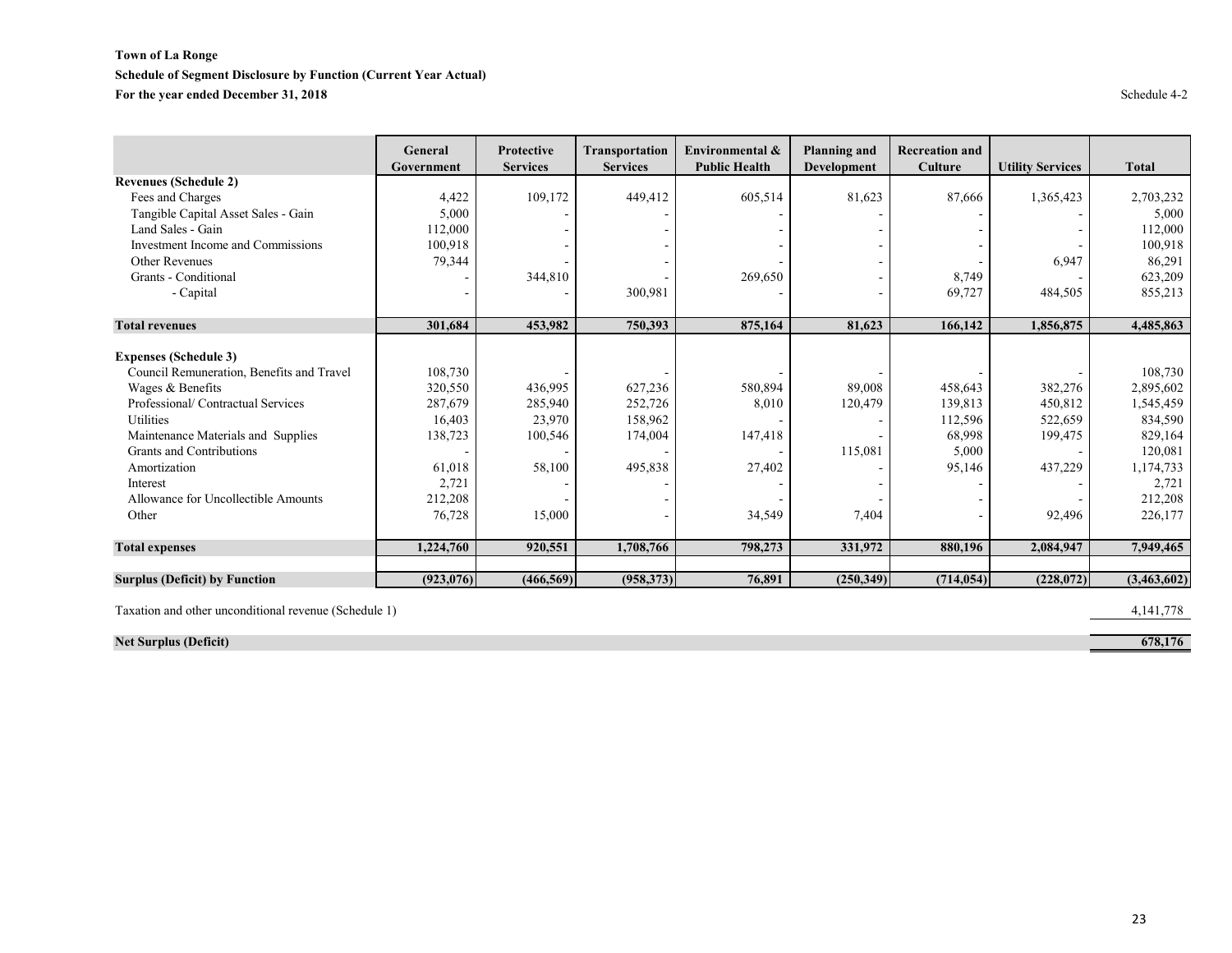#### **Town of La Ronge**

#### **Schedule of Segment Disclosure by Function (Prior Year Actual)**

For the year ended December 31, 2017 Schedule 5

|                                           | General<br>Government | <b>Protective</b><br><b>Services</b> | <b>Transportation</b><br><b>Services</b> | Environmental &<br><b>Public Health</b> | <b>Planning and</b><br><b>Development</b> | <b>Recreation and</b><br>Culture | <b>Utility Services</b> | <b>Total</b>  |
|-------------------------------------------|-----------------------|--------------------------------------|------------------------------------------|-----------------------------------------|-------------------------------------------|----------------------------------|-------------------------|---------------|
| <b>Revenues (Schedule 2)</b>              |                       |                                      |                                          |                                         |                                           |                                  |                         |               |
| Fees and Charges                          | 66,575                | 26,125                               | 645,733                                  | 187,864                                 | 41,782                                    | 92,791                           | 1,369,164               | 2,430,034     |
| Tangible Capital Asset Sales - Gain       | 2,700                 |                                      |                                          |                                         |                                           |                                  |                         | 2,700         |
| Land Sales - Gain                         | 190,739               |                                      |                                          |                                         | $\overline{\phantom{a}}$                  |                                  |                         | 190,739       |
| Investment Income and Commissions         | 128,258               |                                      |                                          |                                         | $\overline{\phantom{a}}$                  |                                  | ۰                       | 128,258       |
| Other Revenues                            | 115,977               |                                      |                                          |                                         |                                           |                                  |                         | 115,977       |
| Grants - Conditional                      |                       | 336,669                              |                                          | 4,522                                   |                                           | 44,035                           |                         | 385,226       |
| - Capital                                 |                       |                                      | 1,840,737                                |                                         |                                           | 93,427                           | 942,738                 | 2,876,902     |
| <b>Total revenues</b>                     | 504,249               | 362,794                              | 2,486,470                                | 192,386                                 | 41,782                                    | 230,253                          | 2,311,902               | 6,129,836     |
| <b>Expenses (Schedule 3)</b>              |                       |                                      |                                          |                                         |                                           |                                  |                         |               |
| Council Remuneration, Benefits and Travel | 111,236               |                                      |                                          |                                         | $\overline{\phantom{a}}$                  |                                  |                         | 111,236       |
| Wages & Benefits                          | 332,600               | 361,000                              | 596,405                                  | 59,550                                  |                                           | 455,139                          | 353,251                 | 2,157,945     |
| Professional/ Contractual Services        | 181,274               | 277,089                              | 2,883,527                                | 145,457                                 | 62,562                                    | 126,188                          | 848,150                 | 4,524,247     |
| Utilities                                 | 26,334                | 27,761                               | 147,941                                  |                                         |                                           | 97,987                           | 111,912                 | 411,935       |
| Maintenance Materials and Supplies        | 40,954                | 81,774                               | 269,754                                  | 8,794                                   |                                           | 101,147                          | 108,647                 | 611,070       |
| Grants and Contributions                  |                       |                                      |                                          |                                         | 117,500                                   | 5,500                            |                         | 123,000       |
| Amortization                              | 61,019                | 58,112                               | 493,354                                  | 24,828                                  |                                           | 95,701                           | 443,355                 | 1,176,369     |
| Interest                                  | 3,787                 |                                      |                                          |                                         |                                           |                                  |                         | 3,787         |
| Allowance for Uncollectible Amounts       | (7, 860)              |                                      |                                          |                                         | $\overline{\phantom{a}}$                  |                                  |                         | (7,860)       |
| Other                                     | 10,000                | 5,528                                |                                          | 18,963                                  |                                           |                                  | 92,496                  | 126,987       |
| <b>Total expenses</b>                     | 759,344               | 811,264                              | 4,390,981                                | 257,592                                 | 180,062                                   | 881,662                          | 1,957,811               | 9,238,716     |
| <b>Surplus (Deficit) by Function</b>      | (255,095)             | (448, 470)                           | (1,904,511)                              | (65,206)                                | (138, 280)                                | (651, 409)                       | 354,091                 | (3, 108, 880) |

Taxation and other unconditional revenue (Schedule 1) 4,181,683

**Net Surplus (Deficit)** 1,072,803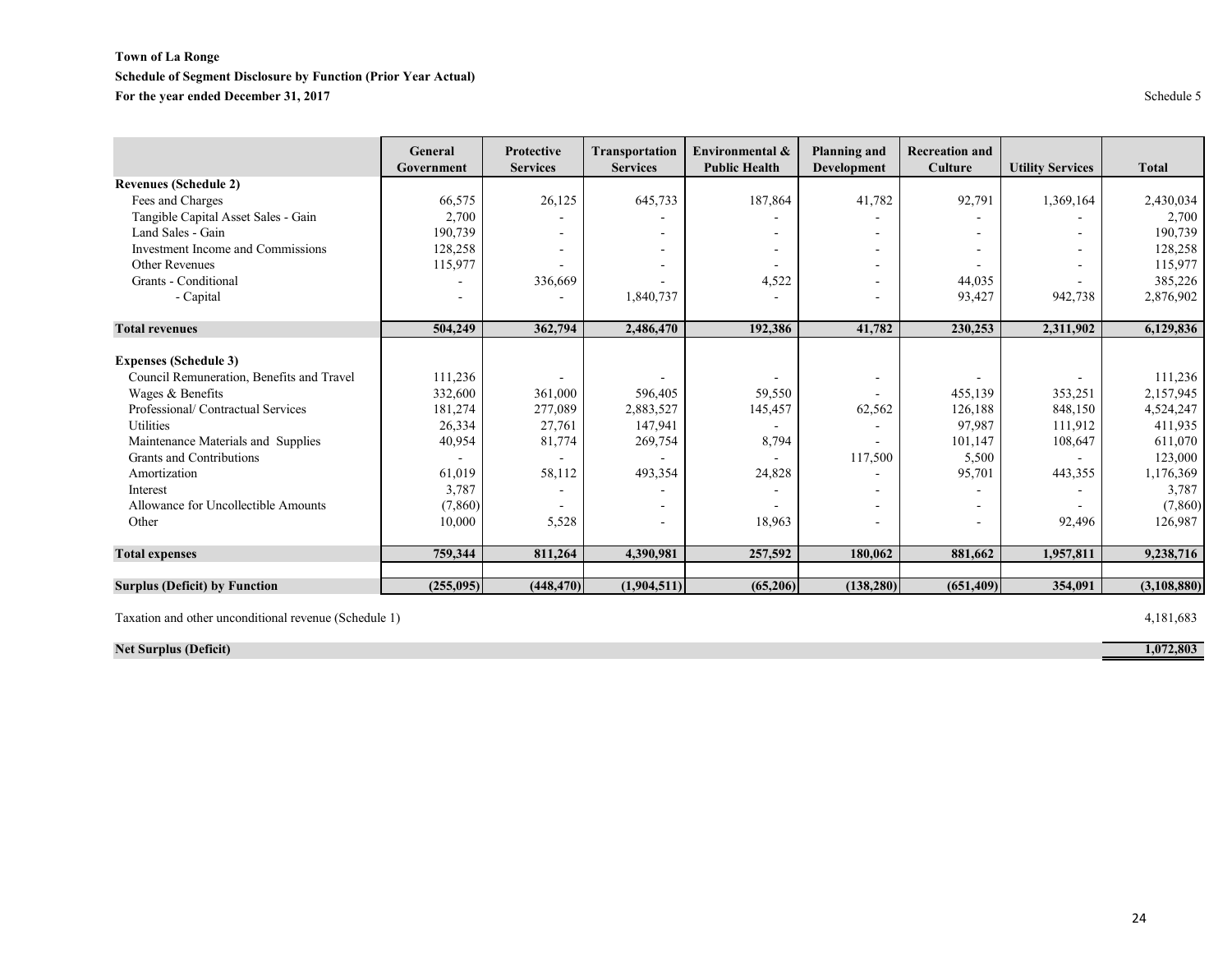#### **Town of La Ronge Schedule of Tangible Capital Assets by Object** For the year ended December 31, 2018 Schedule 6

|                                              |           |                       |                  |                 | 2018                     |                                 |                                     |              | 2017         |
|----------------------------------------------|-----------|-----------------------|------------------|-----------------|--------------------------|---------------------------------|-------------------------------------|--------------|--------------|
|                                              |           | <b>General Assets</b> |                  |                 |                          | Infrastructure<br><b>Assets</b> |                                     |              |              |
|                                              | Land      | Land<br>Improvements  | <b>Buildings</b> | <b>Vehicles</b> | Machinery &<br>Equipment | <b>Linear Assets</b>            | <b>Assets Under</b><br>Construction | <b>Total</b> | <b>Total</b> |
| Asset cost                                   |           |                       |                  |                 |                          |                                 |                                     |              |              |
| Opening Asset cost                           | 1,545,341 | 1,861,199             | 10,852,717       | 890,063         | 12,618,405               | 11,036,619                      | 3,935,014                           | 42,739,358   | 41,931,761   |
| Additions during the year                    |           | 24,046                | 108,955          | 118,205         | 190,591                  | 214,062                         | 371,318                             | 1,027,177    | 807,597      |
| Disposals and write-downs during the year    |           |                       |                  |                 |                          |                                 |                                     |              |              |
| Transfers (from) assets under construction   |           |                       |                  |                 | 304,136                  |                                 | (304, 136)                          |              |              |
| <b>Closing Asset Cost</b>                    | 1,545,341 | 1,885,245             | 10,961,672       | 1,008,268       | 13, 113, 132             | 11,250,681                      | 4,002,196                           | 43,766,535   | 42,739,358   |
| <b>Accumulated Amortization Cost</b>         |           |                       |                  |                 |                          |                                 |                                     |              |              |
| Open Accumulated Amortization Cost           |           | 841,246               | 6,156,401        | 663,599         | 8,529,193                | 6,874,787                       |                                     | 23,065,226   | 21,888,857   |
| Add: Amortization taken                      |           | 69,642                | 311,611          | 68,253          | 509,909                  | 215,318                         |                                     | 1,174,733    | 1,176,369    |
| Less: Accumulated Amortization on disposal   |           |                       |                  |                 |                          |                                 |                                     |              |              |
| <b>Closing Accumulated Amortization Cost</b> |           | 910,888               | 6,468,012        | 731,852         | 9,039,102                | 7,090,105                       |                                     | 24,239,959   | 23,065,226   |
| <b>Net Book Value</b>                        | 1,545,341 | 974,357               | 4,493,660        | 276,416         | 4,074,030                | 4,160,576                       | 4,002,196                           | 19,526,576   | 19,674,132   |

**Donated historical works of art and historical treasurers not recognized on the financial statements:** 2005 park statue \$ 75,000 \$ 75,000 \$ 75,000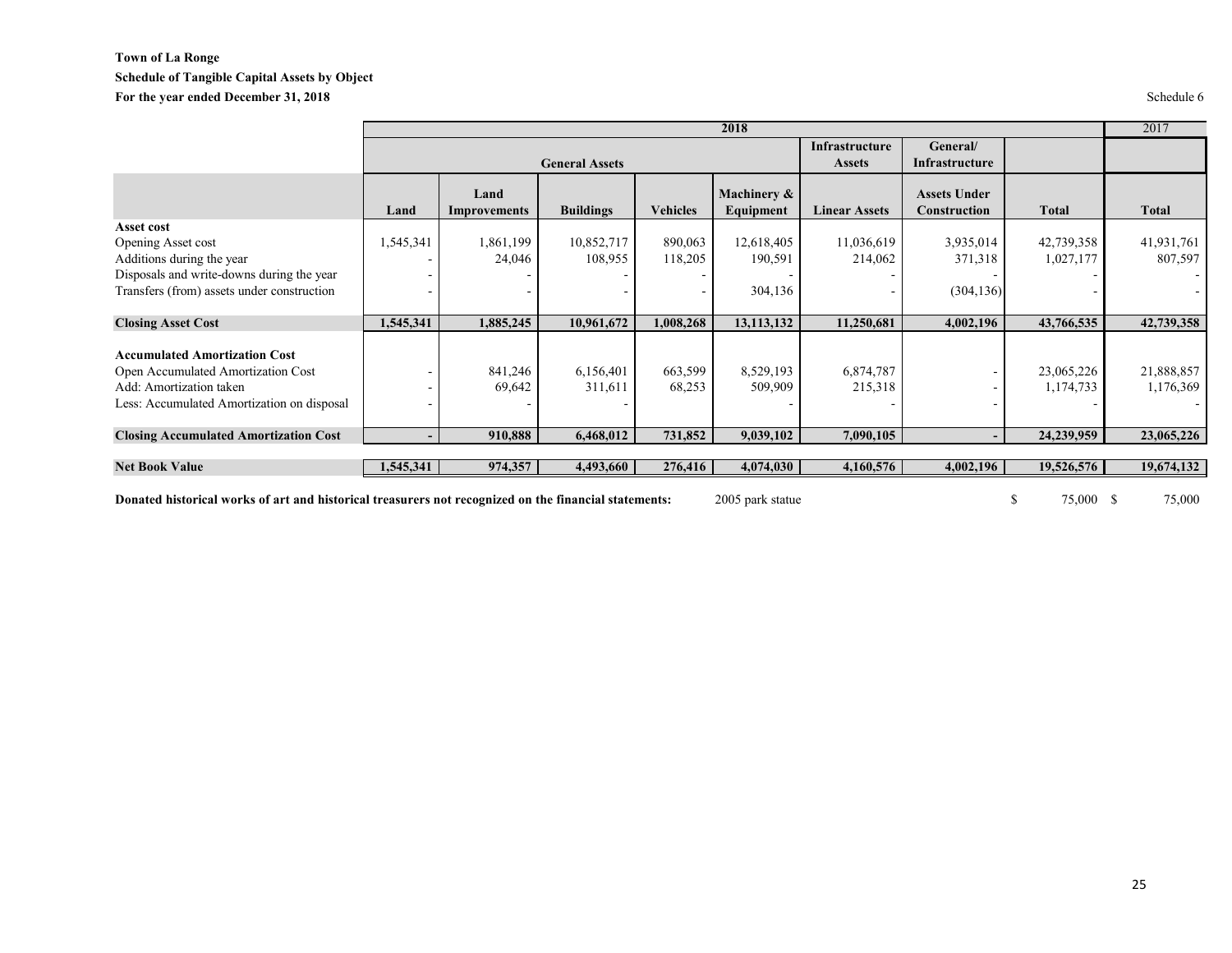## **Schedule of Segment Disclosure by Function** For the year ended December 31, 2018 Schedule 7

|                                                                                                                                                     |                       |                                      |                                   | 2018                                    |                                           |                           |                                  |                         | 2017                    |
|-----------------------------------------------------------------------------------------------------------------------------------------------------|-----------------------|--------------------------------------|-----------------------------------|-----------------------------------------|-------------------------------------------|---------------------------|----------------------------------|-------------------------|-------------------------|
|                                                                                                                                                     | General<br>Government | <b>Protective</b><br><b>Services</b> | Transportation<br><b>Services</b> | Environmental &<br><b>Public Health</b> | <b>Planning and</b><br><b>Development</b> | Recreation<br>and Culture | <b>Water and</b><br><b>Sewer</b> | <b>Total</b>            | <b>Total</b>            |
| Asset cost                                                                                                                                          |                       |                                      |                                   |                                         |                                           |                           |                                  |                         |                         |
| Opening Asset cost                                                                                                                                  | 2,246,229             | 1,059,155                            | 13,442,637                        | 472,770                                 | 2,033,572                                 | 3,039,217                 | 20,445,778                       | 42,739,358              | 41,931,761              |
| Additions during the year                                                                                                                           |                       |                                      | 1,001,463                         | 25,714                                  |                                           |                           |                                  | 1,027,177               | 807,597                 |
| Disposals and write-downs during the year                                                                                                           |                       |                                      |                                   |                                         |                                           |                           |                                  |                         |                         |
|                                                                                                                                                     |                       |                                      |                                   |                                         |                                           |                           |                                  |                         |                         |
| <b>Closing Asset Cost</b>                                                                                                                           | 2,246,229             | 1,059,155                            | 14,444,100                        | 498,484                                 | 2,033,572                                 | 3,039,217                 | 20,445,778                       | 43,766,535              | 42,739,358              |
| <b>Accumulated Amortization Cost</b><br>Open Accumulated Amortization Cost<br>Add: Amortization taken<br>Less: Accumulated Amortization on disposal | 721,202<br>61,018     | 758,734<br>58,100                    | 11,305,683<br>495,838             | 422,318<br>27,402                       | 262,520                                   | 1,960,866<br>95,146       | 7,633,903<br>437,229             | 23,065,226<br>1,174,733 | 21,888,857<br>1,176,369 |
| <b>Closing Accumulated Amortization Cost</b>                                                                                                        | 782,220               | 816.834                              | 11,801,521                        | 449,720                                 | 262,520                                   | 2,056,012                 | 8,071,132                        | 24,239,959              | 23,065,226              |
|                                                                                                                                                     |                       |                                      |                                   |                                         |                                           |                           |                                  |                         |                         |
| <b>Net Book Value</b>                                                                                                                               | 1,464,009             | 242,321                              | 2,642,579                         | 48,764                                  | 1,771,052                                 | 983,205                   | 12,374,646                       | 19,526,576              | 19,674,132              |

**Donated historical works of art and historical treasurers not recognized on the financial statements:** 2005 park statue \$ 75,000 \$ 75,000 \$ 75,000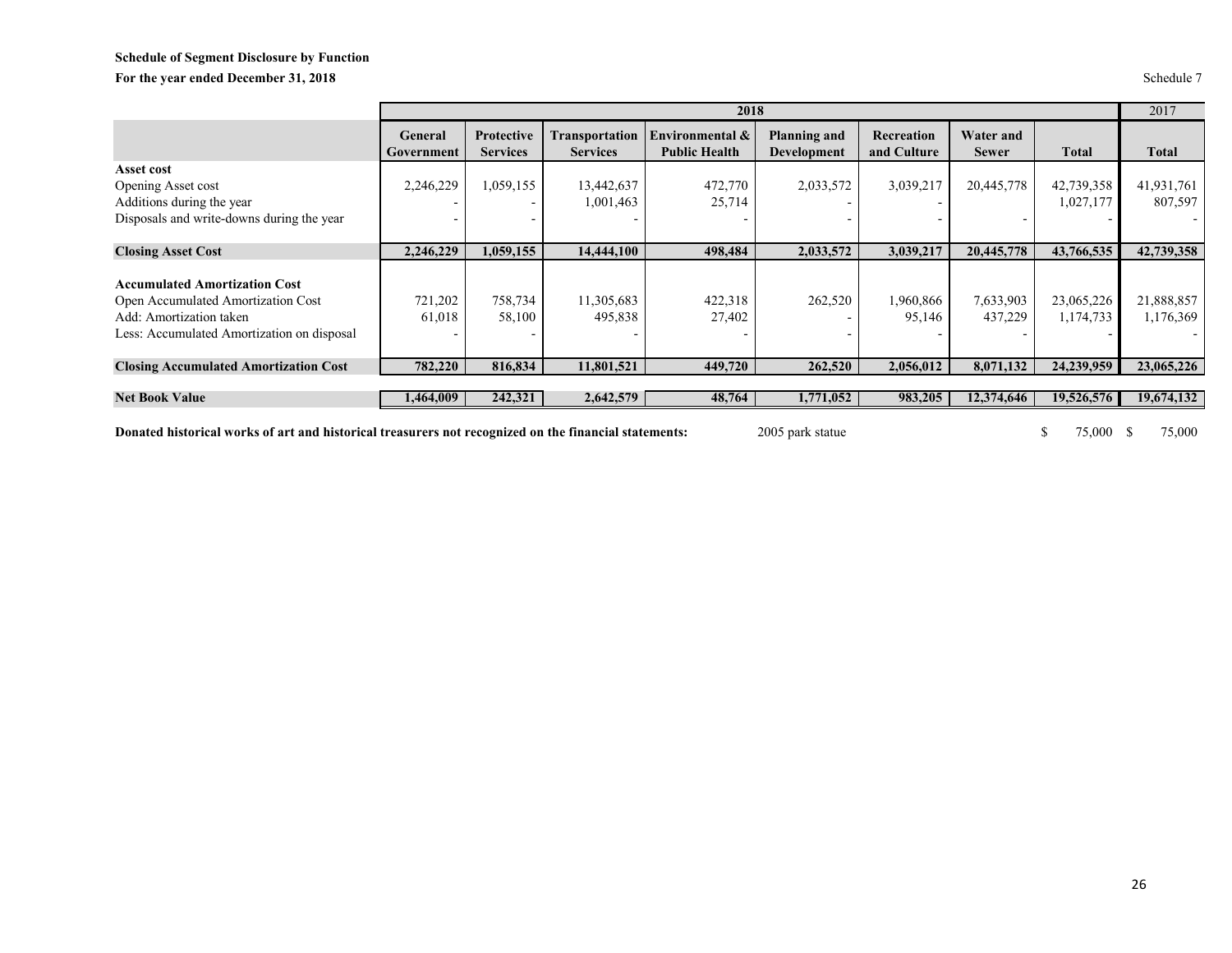## **Town of La Ronge Schedule of Accumulated Surplus** For the year ended December 31, 2018<br>
Schedule 8

|                                                  | 2017 (restated - see<br>Note $16$ ) | <b>Changes</b> | 2018       |
|--------------------------------------------------|-------------------------------------|----------------|------------|
| <b>UNAPPROPRIATED SURPLUS</b>                    | 4,906,899                           | 1,041,951      | 5,948,850  |
| <b>APPROPRIATED RESERVES</b>                     |                                     |                |            |
| <b>Future Regional Development</b>               | 20,000                              | 300,000        | 320,000    |
| <b>Future Administration</b>                     | 23,773                              |                | 23,773     |
| Lawton Neighborhood Watch                        | 349                                 |                | 349        |
| <b>Industrial Park - Water/Sewer</b>             | 78,496                              |                | 78,496     |
| <b>Dedicated Lands</b>                           | 51,666                              |                | 51,666     |
| <b>Transformers</b>                              | 2,000                               |                | 2,000      |
| Uniplex                                          | 709,625                             | 144,696        | 854,321    |
| Museum                                           | 10,063                              |                | 10,063     |
| Pavement                                         | 929,357                             |                | 929,357    |
| Water/Sewer Capital                              | 1,445,848                           | (5,693)        | 1,440,155  |
| Future Capital                                   | 1,608,946                           | (911, 522)     | 697,424    |
| <b>Airport Capital</b>                           | 153,442                             | 69,941         | 223,383    |
| Handi-van                                        | 60,727                              | (17, 403)      | 43,324     |
| Major Fire Replacement - Town                    | 71,650                              | 29,633         | 101,283    |
| Major Fire Replacement - LLRIB                   | 48,196                              | 28,905         | 77,101     |
| Major Fire Replacement - Air Ronge               | 26,454                              | 12,192         | 38,646     |
| <b>Public Reserve</b>                            | 15,418                              |                | 15,418     |
| Crime Watch                                      | 917                                 |                | 917        |
| Mowery Subdivision                               | 7,010                               |                | 7,010      |
| Water Corporation                                | 466,992                             | (14, 472)      | 452,520    |
| <b>Total Appropriated</b>                        | 5,730,929                           | (363, 723)     | 5,367,206  |
| NET INVESTMENT IN TANGIBLE CAPITAL ASSETS        |                                     |                |            |
| Tangible capital assets (Schedule 6)             | 19,674,132                          | (147, 556)     | 19,526,576 |
| Less: Related debt                               | (240,000)                           | 240,000        |            |
| <b>Net Investment in Tangible Capital Assets</b> | 19,434,132                          | 92,444         | 19,526,576 |
| Other - Investment in Deferred loss (Note 13)    | 1,116,661                           | (92, 496)      | 1,024,165  |
|                                                  |                                     |                |            |
| <b>Total Accumulated Surplus</b>                 | 31,188,621                          | 678,176        | 31,866,797 |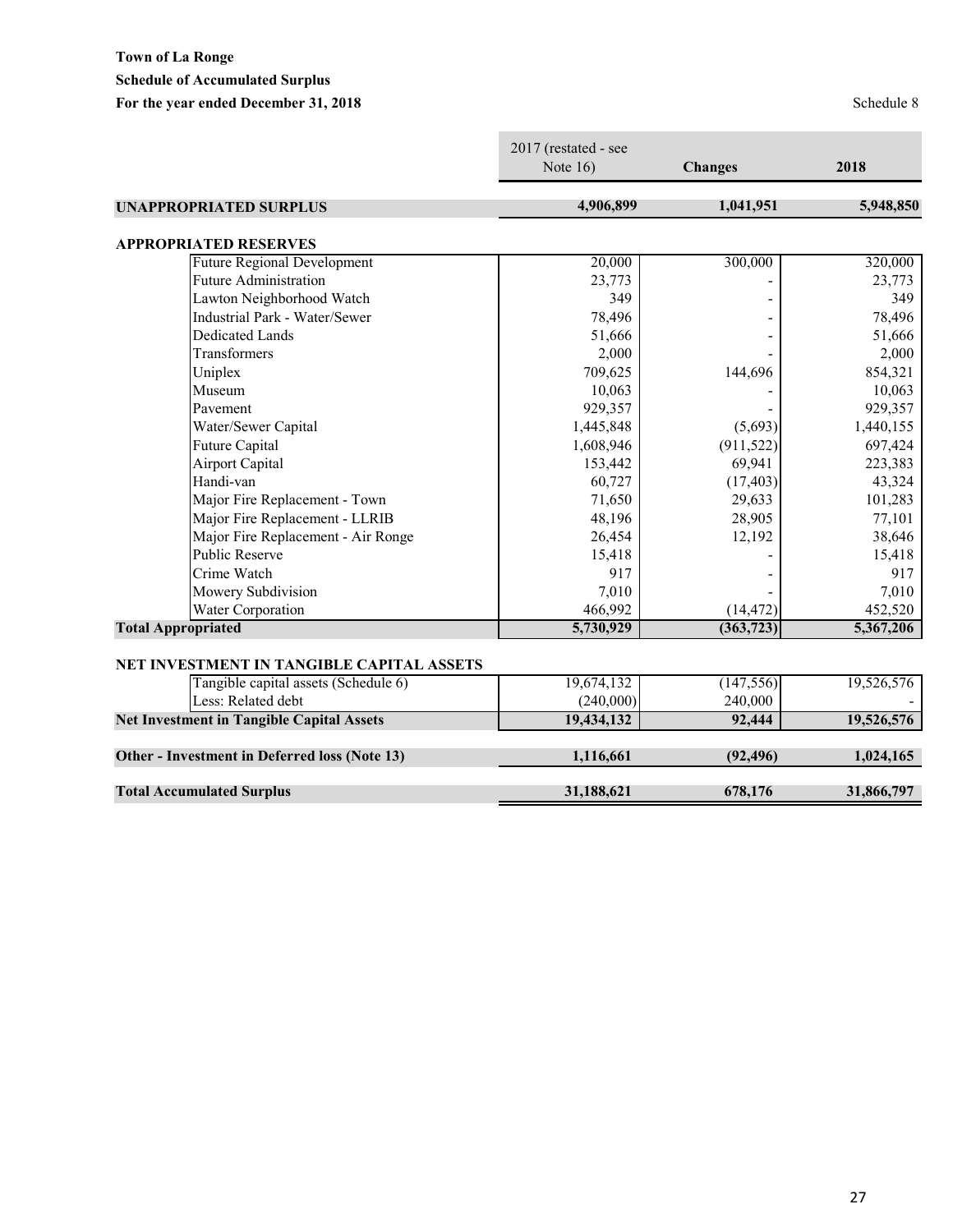## **Town of La Ronge Schedule of Mill Rates and Assessments** For the year ended December 31, 2018 Schedule 9

|                                               | <b>PROPERTY CLASS</b> |                    |                    |                    |              |         |              |
|-----------------------------------------------|-----------------------|--------------------|--------------------|--------------------|--------------|---------|--------------|
|                                               |                       |                    | <b>Residential</b> | <b>Seasonal</b>    | Commercial   | Potash  |              |
|                                               | <b>Agriculture</b>    | <b>Residential</b> | Condominium        | <b>Residential</b> | & Industrial | Mine(s) | <b>Total</b> |
| <b>Taxable Assessment</b>                     |                       | 133,773,920        | 27,512,620         |                    | 57,157,400   |         | 218,443,940  |
| <b>Regional Park Assessment</b>               |                       |                    |                    |                    |              |         |              |
| <b>Total Assessment</b>                       |                       |                    |                    |                    |              |         | 218,443,940  |
| <b>Mill Rate Factor(s)</b>                    |                       | .0000              | 0000.              |                    | 1.2500       |         |              |
| Total Base/Minimum Tax (generated for each    |                       |                    |                    |                    |              |         |              |
| property class)                               |                       | 505,450            | 44,000             |                    | 129,425      |         | 678,875      |
| Total Municipal Tax Levy (include base and/or |                       |                    |                    |                    |              |         |              |
| minimum tax and special levies)               |                       | 1,318,260          | 211,167            |                    | 563,535      |         | 2,092,962    |

| <b>MILL RATES:</b>                 | <b>MILLS</b> |  |
|------------------------------------|--------------|--|
| Average Municipal*                 | 9.5800       |  |
| Average School*                    | 4.6800       |  |
| <b>Potash Mill Rate</b>            |              |  |
| <b>Uniform Municipal Mill Rate</b> | 6.0760       |  |

\* Average Mill Rates - multiply the total tax levy for each taxing authority by 1000 and divide by the total assessment for the taxing authority.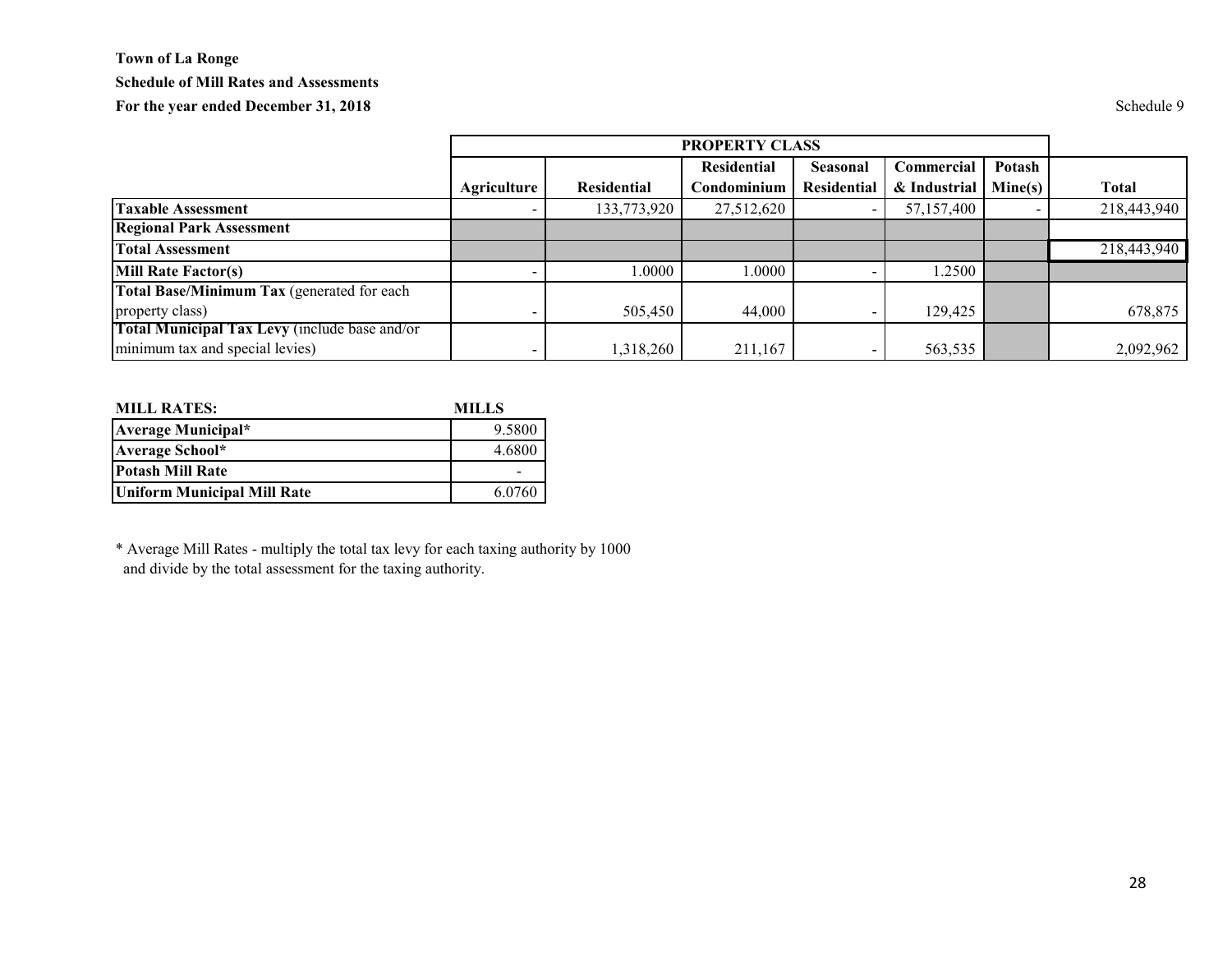## **Town of La Ronge Schedule of Council Remuneration** For the year ended December 31, 2018<br>
Schedule 10

| <b>Name</b>                      | Remuneration | <b>Reimbursed Costs</b> | <b>Total</b> |
|----------------------------------|--------------|-------------------------|--------------|
| Mayor Ron Woytowich              | 24,908       |                         | 24,908       |
| <b>Councilor Dallas Everest</b>  | 10,365       |                         | 10,365       |
| Councilor Glen Watchel           | 12,856       | 630                     | 13,486       |
| <b>Councilor Matthew Klassen</b> | 10,365       | 608                     | 10,973       |
| Councilor Rex McPhail            | 9,732        |                         | 9,732        |
| Councilor Hugh Watt              | 11,530       |                         | 11,530       |
| Councilor Jordan McPhail         | 10,495       | 660                     | 11,155       |
| Total                            | 90,251       | 1.898                   | 92,149       |